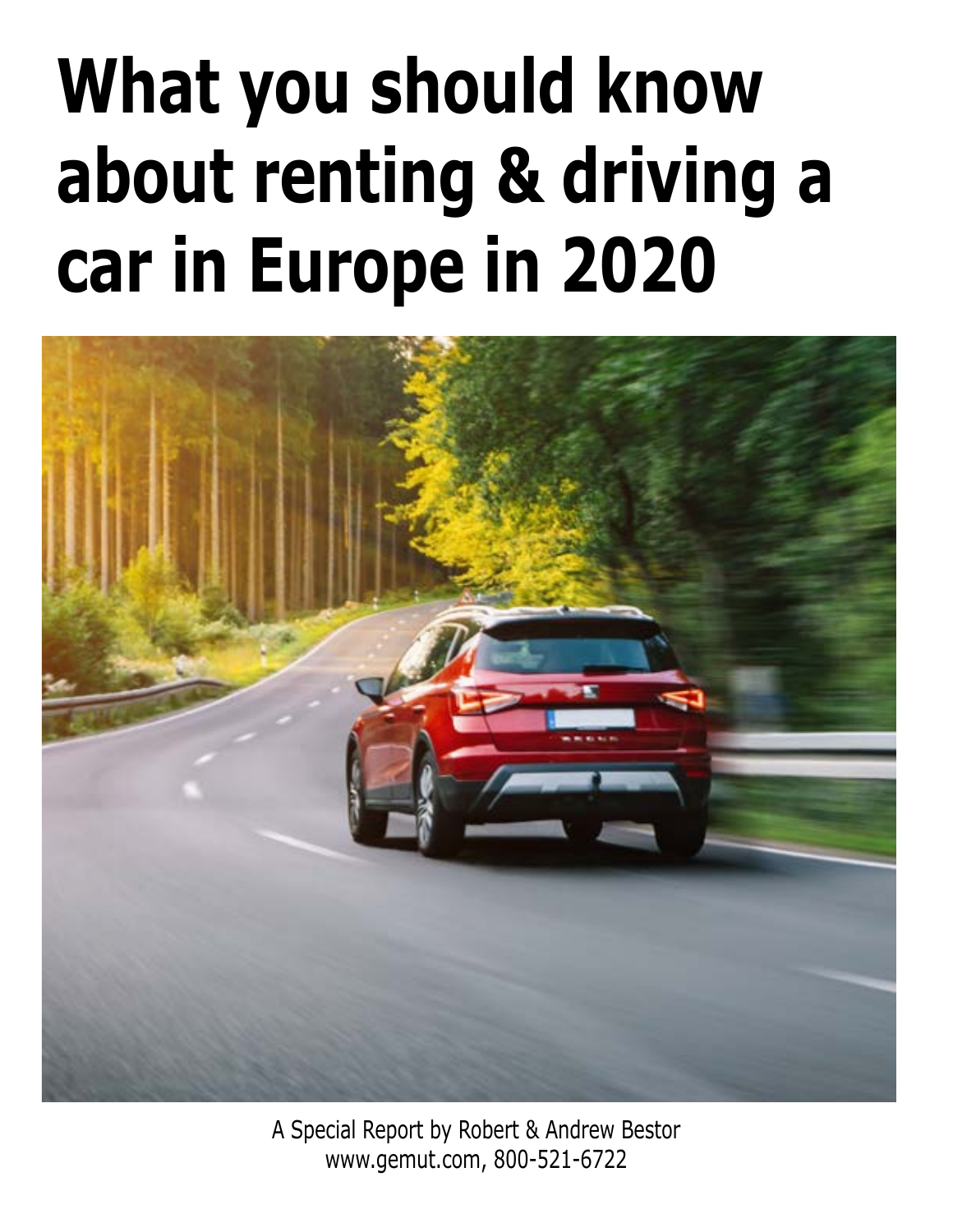# *TABLE OF CONTENTS*

| CDW/THEFT: CREDIT CARD OR PURCHASE? 4      |  |
|--------------------------------------------|--|
| CDW/THEFT IN ITALY, IRELAND AND ISRAEL4    |  |
| RULES FOR CREDIT CARD CDW/THEFT COVERAGE 4 |  |
| CREDIT CARD INSURANCE LIMITATIONS 5        |  |
| WHEN CDW/THEFT IS INCLUDED IN THE RATE 6   |  |
|                                            |  |
|                                            |  |
|                                            |  |
|                                            |  |
|                                            |  |
| INTERNATIONAL DRIVING PERMIT (IDP)  8      |  |
|                                            |  |
|                                            |  |
|                                            |  |
|                                            |  |
|                                            |  |
|                                            |  |
|                                            |  |
|                                            |  |
| SAVE MONEY & AVOID PROBLEMS11              |  |
|                                            |  |
|                                            |  |
|                                            |  |

| UNDERSTANDING FULL-SIZE & LARGER CARS12    |  |
|--------------------------------------------|--|
|                                            |  |
| THINK TWICE ABOUT INTL. ONE-WAY RENTALS12  |  |
|                                            |  |
| FOR THE BEST RATES, IT'S GERMANY, FRANCE12 |  |
| EUROPEAN RENTAL CAR CHECKLIST13            |  |
|                                            |  |
|                                            |  |
|                                            |  |
| OVERSEAS CAR RENTAL BROKERS15              |  |
|                                            |  |
|                                            |  |
| CANCELLATIONS, CHANGES, EARLY RETURNS16    |  |
| WHAT IF SOMETHING GOES WRONG16             |  |
|                                            |  |
|                                            |  |
|                                            |  |
|                                            |  |
|                                            |  |
|                                            |  |
|                                            |  |
|                                            |  |
|                                            |  |
|                                            |  |
| DRIVING EUROPE'S SUPER HIGHWAYS 19         |  |
| LEFT LANE, RIGHT LANE, A BIG DIFFERENCE 19 |  |
|                                            |  |
|                                            |  |
|                                            |  |
|                                            |  |
|                                            |  |
|                                            |  |
|                                            |  |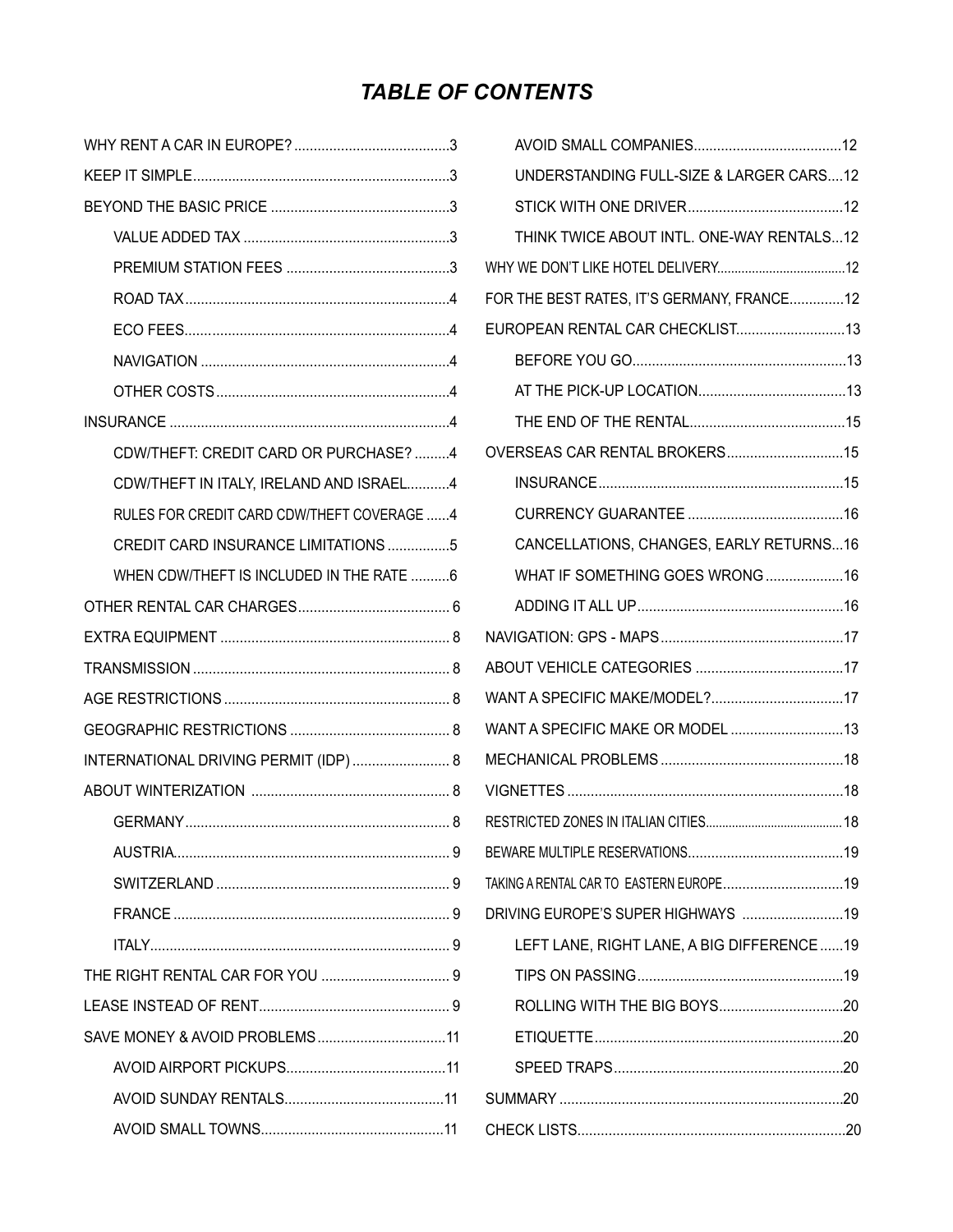# **WHY RENT A CAR IN EUROPE?**

<span id="page-2-0"></span>A rental car remains the most flexible, liberating way to see Europe. Except in Switzerland, where there are a handful of car-free villages, the automobile offers access to the tiniest hamlets. Keep in mind, the European continent has many more miles of paved roads than passenger rail lines.

Car rental in Europe has become more complicated in recent years. The car shopper must be knowledgeable about insurance, currency exchange, European automobiles, and the ways rental companies and online sellers obfuscate the charges—many of them mandatory—added to basic rental rates. Making the right decisions regarding type of car, insurance coverages, pickup and return points, can save the renter hundreds, perhaps even thousands, of dollars.

 This booklet has been designed to assist the reader in making those decisions. To help in understanding our role in the European rental process, interspersed within the advice are copies of actual emails from customers and our partner of 25 years, Auto Europe. They demonstrate our unique, personal, full-service and 24/7 in-Europe, third-party support, with post-rental billing assistance when required.

# **KEEP IT SIMPLE**

'Keep it simple' is good advice in many of life's endeavors, including renting a car in Europe. Avoiding frills and extras will reduce costs and headaches.

At the start of the year, the best and most straightforward European rental car deals were in France and Germany. There, for from about \$135 to \$150, including the 20% or 19% value added tax, one could get a compact car, VW Golf or similar with air-conditioning and four doors, for a full week. Those prices, however, can quickly escalate if you start adding such extras as additional drivers, automatic transmission, navigation (GPS), starting or ending the rental in a different country, and so on. Such embellishments may also add complications.

You will find rates much higher in Austria, Switzerland, Portugal, the Scandinavian countries and a few others

Picking up a car in one country and returning it another is guaranteed to add a substantial perhaps prohibitive—cost element, often more than the cost of the rental itself and not all companies will allow one-way rentals.

Every day we hear from people who, with just a small adjustment, could save hundreds of dollars. The idea of picking up a car in Salzburg

*Hi Sabrina,*

*I wanted to let you know we got back from our trip and it was the best decision to rent our car through your company. Pick up + drop off was a breeze and when we needed assistance and couldn't contact either of the Hertz locations in Munich, your 24/7 customer service line was there and* promptly provided helpful information. It was so nice to feel supported and assisted; it enabled us to travel stress free and enjoy our time.

*Thanks so much + I look forward to using your services in the future! Akiko*

and dropping it somewhere in Germany is a case in point. Why not instead take a 10-minute train ride to Freilassing in Germany and begin your rental there? You'll get the car in Germany where rates are much lower than in Austria, and also avoid the \$125-to-\$300 international drop charge.

# **BEYOND THE BASIC PRICE**

Most car rental quotes for Europe include unlimited kilometers, value added tax, and thirdparty liability insurance.

### *Value Added Tax*

Most car rental quotes include this tax. It ranges from 8 percent in Switzerland to 25 percent in Norway. Germany is 19 percent, France 20 percent, Italy 22 percent, and Austria 21 percent. VAT is mandatory and, except in very rare, extraordinary circumstances, not refundable.

### *Premium Station Fees*

Though it is often more expensive to pick up a rental car at an airport or rail station than at a city office, we can no longer say that in certain countries the premium station fee is a specific percentage. It varies by rental company and most have changed their pricing formulae.

In Germany, for example, Hertz and Avis city rates are now almost as much as airport and rail station rates. However, with Europcar and Sixt it is still anywhere from 13 to 24-percent cheaper to pickup at a downtown location.

In most cases, you will pay less to rent a car at downtown offices in Austria, but in Switzerland rates are often cheaper at an airport. In France, Belgium and several other countries, the premium station charge is a flat fee whether the rental is for a single day or a month, not a percentage of the total rental price.

 $✓$  **Tip:** Premium station charge only applies to rentals *originating* at premium stations; you can return the car to these locations for no added fee.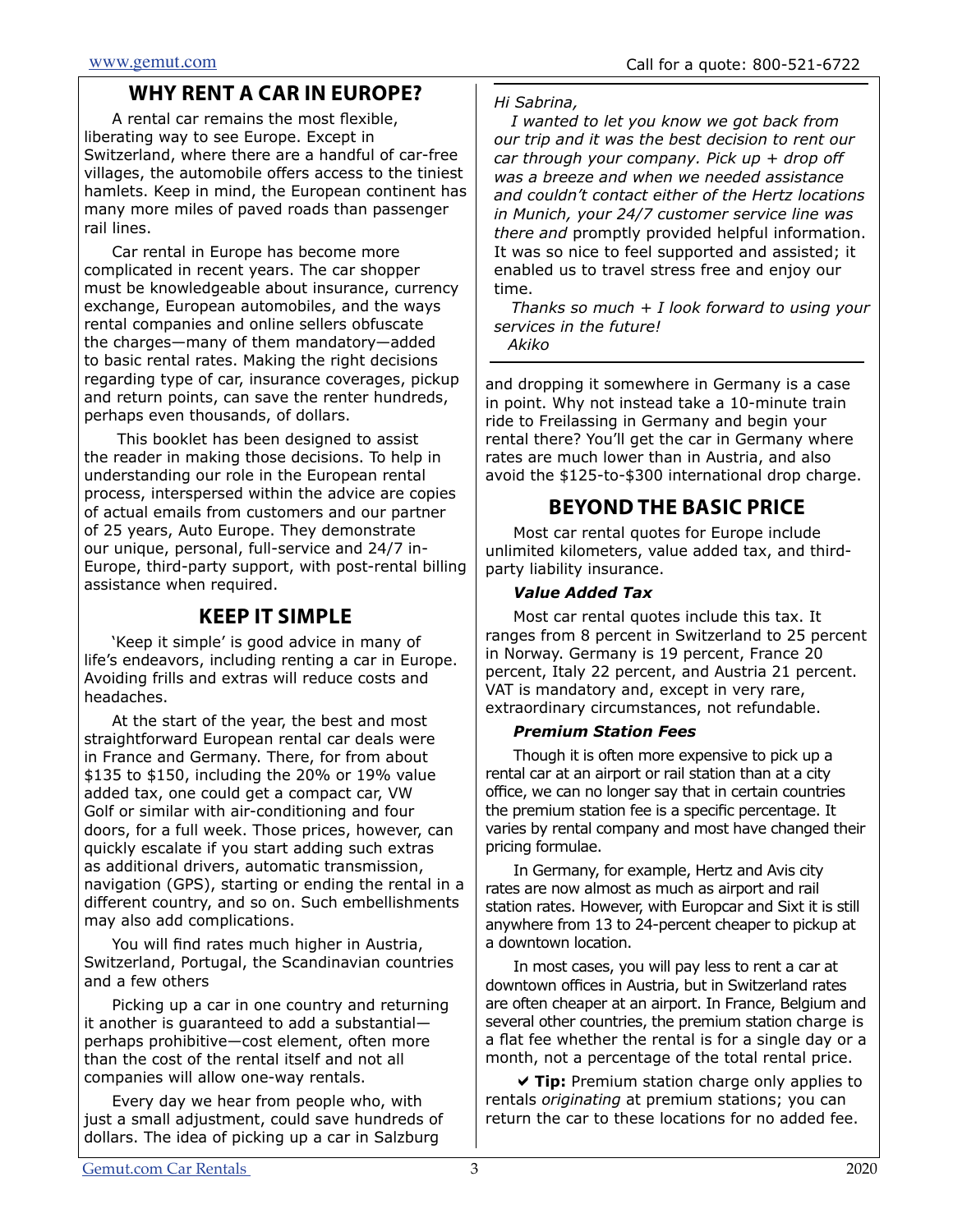### *Road Tax*

<span id="page-3-0"></span>Almost every driver of a European rental car these days pays some kind of road or license fee. These range from about \$1.10 to \$5 per day, often there is a maximum charge. Usually the road tax is built-in to the overall rental cost, though sometimes it's a separate fee paid locally.

### *Eco Fees*

Some countries charge environmental fees. France, for example charges €8 per day to a maximum €48 on all automatics.

### *Navigation*

When available, some GPS (Global Positioning System) devices work only in the country of rental, though the trend seems to be toward much broader coverage. The larger and more expensive the car, the better the chance it will come with factory-equipped GPS. Technicallychallenged renters may find limited availability of rental agents to assist in learning how to operate the car's nav system. In Germany, if your car is midsize or above, and the supplier is Avis or Europcar, you have a good chance of getting a free GPS. In other countries, however, there is less availability. When GPS is an option, charges range from about \$8 to \$25 per day. You might also consider relying on a smartphone or tablet; Google Maps works offline, without the Internet.

# **OTHER COSTS**

There are plenty of other ways rental companies pile on extra charges. The most common are registration fees, contract fees, crossborder fees, winterization charges, even credit card fees. Inquire when booking. Also see page 6, *Other Rental Car Charges*.

# **INSURANCE**

This is a VERY important topic. Here is what you need to know:

All European rental companies are required by law to protect themselves and their rental customers with millions of euros in third-party liability insurance. In other words, it is the rental company that covers the customer for damage to property and persons outside the vehicle. What you are responsible for is damage to, or theft of, the car you rented. For that you need Collision (CDW) and theft insurance.

### *CDW/Theft: Credit Card or Purchase?*

Except in countries where you are required to purchase CDW/theft, we recommend rentals be paid for with a credit card that provides free CDW/theft coverage. Those who sell CDW/ theft point out that most credit cards offer only "secondary" coverage. While that is true, it's

### *Dear Gemut.com*

*Thank you so much for getting the refund for us! I booked through you because your advertisement said that if something went wrong, we would have an advocate and that is exactly what you were! I would not have known that it was even possible to request a refund for the insurance and I would have been out the money. Thanks for going the extra mile on our behalf.*

*I will surely tell my family and friends about your company and will use you again the next time we travel to Europe.*

*Lori*

also irrelevant. Since you won't *have* any other coverage in Europe unless you purchase it from the rental company (something you don't want to do, especially since the credit card coverage is so much better) your credit card becomes primary. The CDW/theft insurance sold by rental companies costs \$10 to \$50 per day and usually has a high deductible, between \$800 and \$4000. Your credit card...provided it offers CDW/theft insurance (be sure to check)...is free and zero deductible.

Proponents of buying CDW/theft are fond of saying that in the event of damage you "just walk away" at the end of the rental. Not so. You don't walk away until you've paid the deductible. In addition, failure to file a police report is often grounds for invalidating purchased insurance. Some CDW coverage sold by rental companies excludes one-car accidents. In other words, if you get a dented fender while your car is parked and you can't locate the other car's driver, you're on the hook for the repairs. Many CDW policies also exclude damage to the car's roof, glass, wheels, undercarriage, side mirrors and interior.

### *CDW/Theft in Italy, Ireland & Israel*

In both Italy and Israel, CDW and theft coverage must be purchased from the rental company. Some credit cards offer coverage in Italy, but it means nothing because all major rental companies require the purchase of CDW and theft. The only question left is will your credit card reimburse the deductible in case of damage or theft? Apparently only Visa will, but confirm with them. This is a murky area.

You may also wind up purchasing CDW/theft in Ireland as not all credit cards provide coverage there. Check with your credit card company. In addition, to avoid purchasing CDW/theft from most Ireland rental companies, the renter must show written proof of credit card coverage.

### *Rules for Credit Card CDW/Theft Coverage*

Prior to your departure, contact your credit card company to confirm that your card provides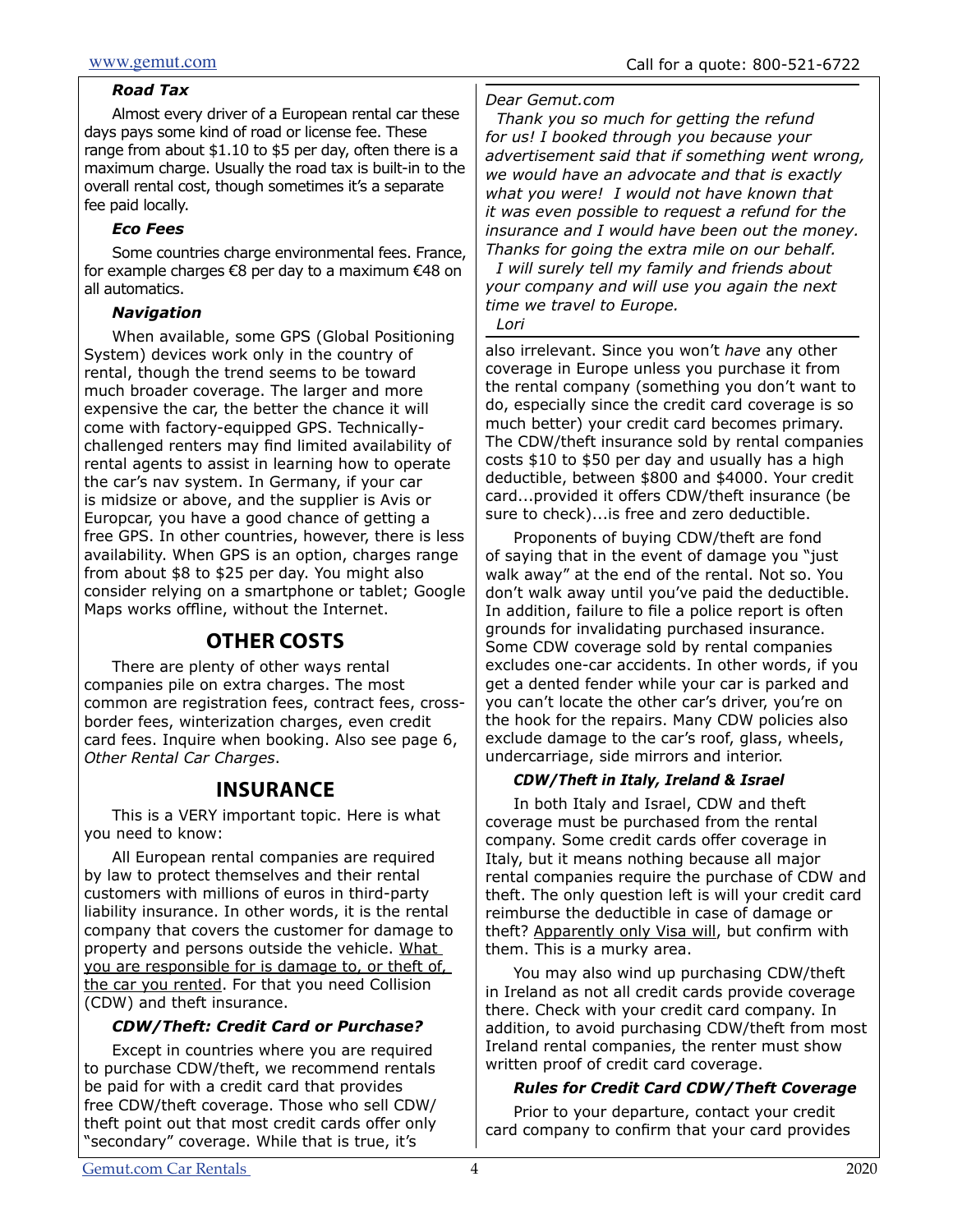<span id="page-4-0"></span>free CDW/theft coverage in Europe. If you are covered there are just a few basic rules you must follow to ensure reimbursement if the rental car is damaged or stolen.

• Decline the CDW/theft coverage offered by the car rental company. Don't sign any contract unless you are certain that by doing so you are NOT accepting the company's offer of coverage.

If you accept the proffered insurance two bad things can happen: one, you pay for expensive CDW/theft insurance, and, two, your better credit card coverage is invalidated.

• Protect yourself at the rental counter. Every year a few of our customer inadvertently sign for CDW/theft coverage they don't need or want. But once a signature is on a rental contract that calls for insurance, there's no avoiding the charge. To protect yourself we suggest an unusual strategy. First, record the transaction at the rental car counter with a smartphone, and then, just above your signature write: "I hereby decline optional CDW and theft insurance." Be sure to also carry a letter of insurance certification from your credit card company. The purpose is to show the rental agent that you have insurance that will reimburse the rental company if their car is damaged. If you have a problem at the counter, call our 24/7 help line from the rental counter

• Pay for the entire rental – deposits, taxes extras, everything—with the same credit card you used to reserve it. Don't pay that 20 euro road tax at the end of the rental in cash or with a different credit card. You'll invalidate the insurance.

• Notify the credit card company of damage or loss within their specified time period. This period varies, depending on the card, but we recommend immediate phone notification. It is likely your credit card company has a toll-free number you can use overseas.

• Submit your reimbursement claim within your credit card's specified time limit, typically within 45 days after the damage or loss, though that may vary by credit card company.

### *Credit Card Insurance Limitations*

• Coverage applies to the cardholder whose name appears on the car rental contract. Other drivers listed on the rental contract are also covered.

 $✓$  **Caution:** If you use your card to pay for another person's rental, that person will not be covered for CDW/theft. For coverage, the rental must be in the name of card holder. If additional drivers are added they are also covered.

• Be aware that some vehicles are exempt from credit card CDW/theft coverage. Exotic

# *24/7 In-Europe Service*

### *Hello Bob,*

*This is to provide an update on the car swap for your client Mrs. X. We have confirmed with Avis a vehicle that is blocked for her tomorrow after 2 pm local time in Miesbach. I have spoken with Mrs. X via telephone and she has confirmed she will proceed to the same downtown location she picked up at in order to swap vehicles.*

*Axel, Night Reservations Manager Auto Europe Group*

### *Dear Bob,*

*This to advise you of Auto Europe Reservation number US####### for Mr. Larry X. We fielded a call from Mr. X early this morning to advise he had been in a vehicle accident close to the German/CZE Rep border, he was not injured but the vehicle was no longer drivable. Roadside assistance was called, a tow truck took the damaged vehicle, a taxi was phoned for the customer, and we verified Avis had directed Mr. Newman to a replacement vehicle.*

*We followed up with Mr. X every 30 minutes of the process and have left a voicemail if further assistance is needed.* 

*Best Regards, Kyle Inman, Auto Europe, Reservations Manager*

*Dear Andy and Bob,*

*Good morning, I am emailing to advise of the an issue with Reservation US4673608 for Ms. X.*

*We received a call from Europcar Pisa to inform upon arrival, Ms. X is on Europcar's Watch List. Meaning they are unable to provide the rental vehicle due to an outstanding bill from a past rental. We immediately moved the reservation to Hertz, confirming a 9-passenger manual transmission and matching the previous quoted pricing to get our mutual customers on their* way. *I attached an updated / confirmed copy of the rental voucher. If you have any questions or the need for further assistance please do not hesitate to contact me.*

*Unfortunately Auto Europe does not have immediate access to the information pertaining to this Europcar Watch List issue. If you would like Auto Europe to investigate this matter with Europcar please advise and we will assist.*

*Kyle Inman Reservations Manager, Auto Europe*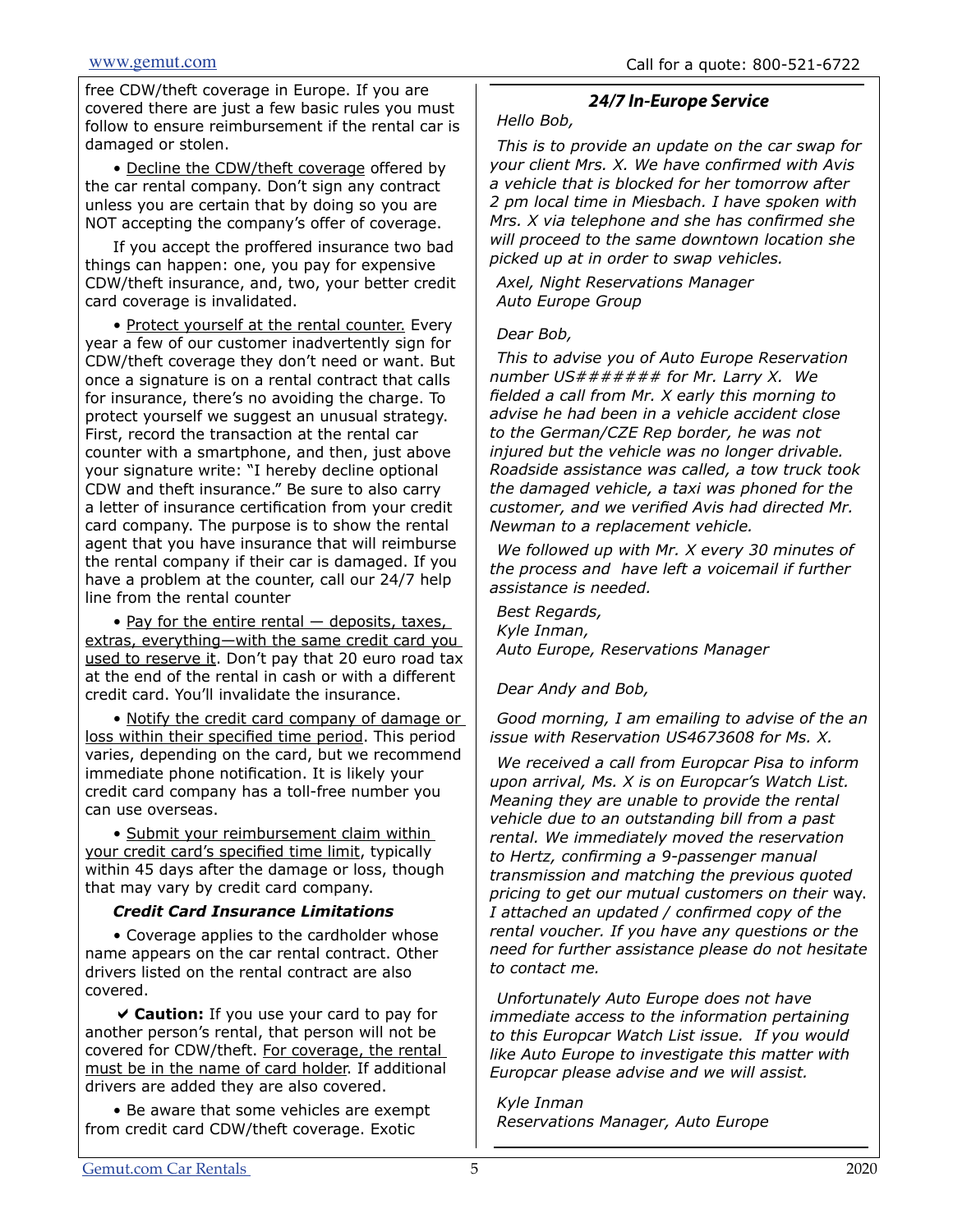<span id="page-5-0"></span>cars and expensive vehicles such as Porsche, Bentley, Ferrari, 9-passenger vans, trucks, and top categories of Mercedes, BMW and Audi are usually not covered. However, most 7-passenger vans and selected BMW, Mercedes, and Audi cars are covered. Check with your credit card company. For a small charge, Amex offers expanded coverage for more expensive vehicles.

• Your credit card limits its CDW/theft coverage to a certain number of rental days. Some Mastercards cover rental contracts of up to 15 days. Most Visa, American Express (see Tip below), and Diner's Club cards provide coverage to 31 days. *If your rental period exceeds those limits you will not be covered for any portion of the rental*. Check with your credit card.

 In some cases, in order to decline the rental company's offer of insurance, you may have to provide proof of insurance. Your credit card company can email you a letter that proves you have CDW/theft coverage. We suggest you carry that letter with you to Europe to show at the rental counter.

 $\checkmark$  **Tip:** American Express card members may find it worthwhile to enroll in the company's Premium Car Rental Protection. Enrollees in this plan get CDW/theft coverage on rental contracts as long as 42 days. The cost is \$19 to \$25 per rental but coverage is "primary" and there are other benefits, including coverage of more expensive cars and the 9-passenger van.

### *When CDW/Theft is Included in the Rate*

It is standard procedure for online, Europebased car rental brokers to offer insurance for collision (CDW) and theft as part of their basic price, not as an option. Sounds great but there's a catch. *This something to be avoided.* Your credit card provides better coverage for free. This included CDW and theft insurance often carries a substantial deductible, usually in the \$1,000 to \$3000 range and you do not have the option of declining this insurance and relying on the coverage provided by your credit card. In order to reduce the deductible or "excess" to zero or near zero you will have to purchase additional insurance, often referred to as "Super CDW" or "Super Cover."

# **OTHER RENTAL CHARGES**

Knowing in advance precisely how much your European rental car will cost is becoming ever more difficult. Most of us know there is a basic rate plus value added tax but after that it gets complicated.

Following is a checklist of possible extra charges and strategies for dealing with them:

**• Extra Drivers:** Adding an extra driver—

### *Dear Mahlon,*

*Apparently you have been billed for insurance. As you paid a zero-excess rate this is in error. Auto Europe is in contact with Europcar and if it is not refunded by Europcar, Auto Europe will refund. It may take a few days but you will get your money back.*

*Bob*

*Hi Bob,*

*Thank you, this is why we love booking with you. Appreciate your insight and understanding. Looking forward to the next trip.*

*Best,*

*Mahlon*

which can only be done at a rental counter— is seldom free and can cost as much as \$6 to \$25 per day.  $\vee$  **Your strategy:** Use one driver. If that's not practical, then determine the cost in advance and factor it into the rental decision. The lowest rental rate may not be the best overall deal once you add extra driver charges.

**• In Which Currency is the Price of Your Rental Guaranteed?:** If you pay for the rental in Europe, the rate will be guaranteed not in US dollars but in local currency, so you won't know the exact amount in dollars until your credit card bill arrives.  $\vee$  **Your strategy:** Pay in advance in the U.S., making sure, of course, that you can cancel without charge.

**• Credit Card Fees:** If you wait until you get to Europe to pay for your rental, most credit cards will charge a 3% foreign transaction charge. The same goes if you book through an overseas broker. a**Your strategy**: Pay in advance in the U.S.

**• Late Charges:** Bring the car back a few minutes late and you're likely to get an extra day's rental charge tacked on to your bill. Gone are the days of a one-hour grace period for late returns.  $\checkmark$  **Your strategy:** Check the pickup time stamped on your rental contract and make sure you return the car earlier than that time.

**• Fuel Charges:** If the rental company has to fill the fuel tank when you return the car, you'll pay as much as \$18 per gallon, and perhaps a refuelling charge as well. Bring back a near-empty tank and you might pay more than \$200 for fuel plus a refueling charge. **v Your strategy:** Fill up as close to the return location as possible and save your gas receipt in case you are mistakenly billed post-rental refueling charges.

**• More Fuel Charges:** Whether you want it or not, some European rental stations charge for the first tank of gas and expect you to return an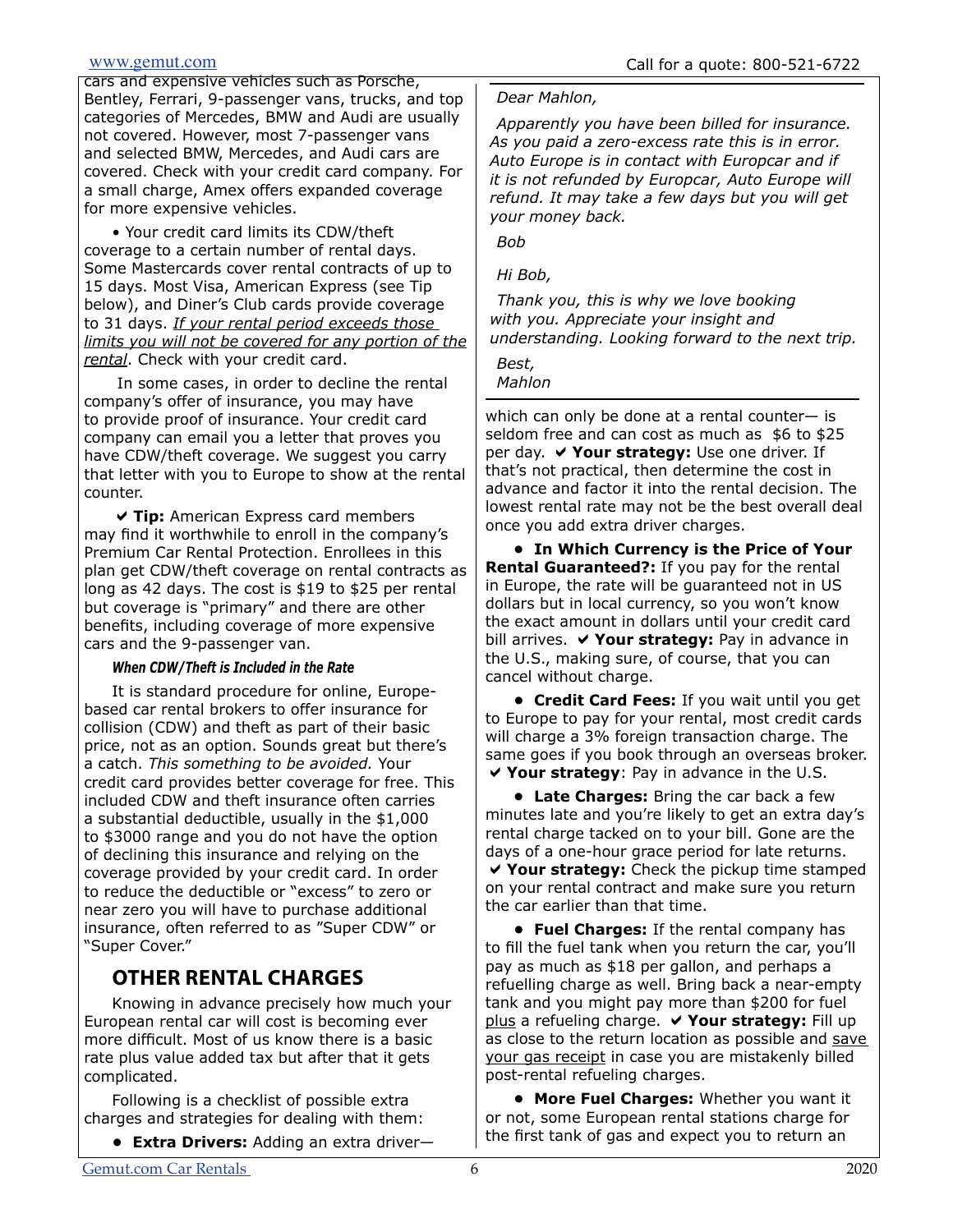<span id="page-6-0"></span>empty tank. **v Your strategy:** Not many options here other than to bring the car back on fumes.

**• Diesel Additive - AdBlue:** Your European rental car may have a diesel engine. While everyone knows the fuel tank of a internal combustion engine must be periodically refilled, there is another product required to keep a European diesel engine running. It's a liquid additive called AdBlue. When AdBlue runs low it adversely affects engine performance. When it's gone the engine will no longer operate. Though there is an AdBlue dashboard warning light there is no gauge to track its level. Thus, when the agent at the rental counter hands you the keys to a diesel engine car make sure the AdBlue level is full, just like the fuel tank. If AdBlue has to be refilled, you can do so at most service stations. It is usually added next to where the fuel tank is refilled and its cap is usually blue. It only has to be replenished every 3000 to 6000 miles. If you must do so, however, keep your receipt as you can probably be reimbursed by the rental company.

**• Cleaning Charges:** Returning a rental car that requires extraordinary cleanup measures – pet hair on the upholstery, for example - can trigger extra charges on your credit card bill.  $\vee$  **Your strategy:** Take care of the rental car; don't assume the supplier will accept it any condition.

**• One-Way Fees:** Until about two years ago, a fee to pick up a car in one city and return it in a different city in the same country was a rarity. In 2020, however, domestic one-way fees are the rule rather than the exception. In some instances you will even pay to return the car to a diffferent location in the same city—downtown to airport, for example. For the most part these charges range from about \$15 to \$50, but in some cases they can be as high as \$200.

International one-way rentals—dropping the car in a country other than the country of rental always call for a hefty fee.

Why so? Cars registered in France, for example, cannot be rented in another country, so the rental company must ship the vehicle back to France or find a renter who will return it to its point of origin. That can take several days which removes the car from revenue service. One-ways between cities such as Frankfurt and Paris are more affordable because it's fairly easy for a rental company to find a customer who will return the car to where it came from, thus making the oneway charge fairly low (about 200 euros). But make the cities Frankfurt and Caen and the one-way can double or triple.

One-way fees on rentals that involve Italy or Spain are quite expensive, typically in the \$500 to

### *We've Got Your Back*

*From: Robert Bestor [<mailto:bob@gemut.com>]*

*To: Auto Europe, International Customer Servcie Manager* 

*Subject: Re: USVoucher # 3333333*

*Hi Auto Europe Customer Service Team:*

*I may be missing something but the signed rental agreement does not seem to show a CDW charge of €216. On the untitled document, which does not bear Mr. xxxxx's signature or initials, I see the line item "CDW = 26000 TP = 26000," but I don't see the €216 anywhere. On the signed rental agreement is a charge of €145.64 for "Mietkosten fahrzeug-gruppe basis-leistung" (Rental costs vehicle group base performance???). There seems to be no explanation of that charge.*

*Based on the documents provided, I don't see how Mr. xxxxxx could have known he was signing for €216 for Super CDW. It is not clear that he even saw the untitled document. According to the reservation system for this rental, Super CDW is to reduce the CDW deductible to zero. Why then would there be a charge for Super CDW when there is no charge for regular CDW? There seems to be no deductible to reduce.*

*Since 2002, Mr. and Mrs. xxxxx have rented 59 cars from Gemut.com/Auto Europe and have never before purchased CDW.* 

*Many thans, Bob*

*To: Robert Bestor [\[mailto:bob@gemut.com\]](mailto:bob@gemut.com)*

*From: Auto Europe, International Customer Servcie Manager* 

*Subject: Re: USVoucher # 3333333*

*Hi Bob,*

*I agree 100% - we will refund the client and deduct from Avis Germany and not waste any more time going back to the supplier*

*Thanks!*

*Customer Service Manager, Auto Europe*

\$1500 range, *not including the cost of the rental itself*. A one-way rental between Scandinavia and Italy, provided you can find a rental company that will do it, will be at least \$1500. High fees also apply when pickup is in an eastern European country and return is in a western European country (and vice versa); and sometimes it's just not possible. So don't paint yourself into corner by booking "open jaw" travel that has you arriving in, say, Frankfurt and leaving from Rome or Warsaw,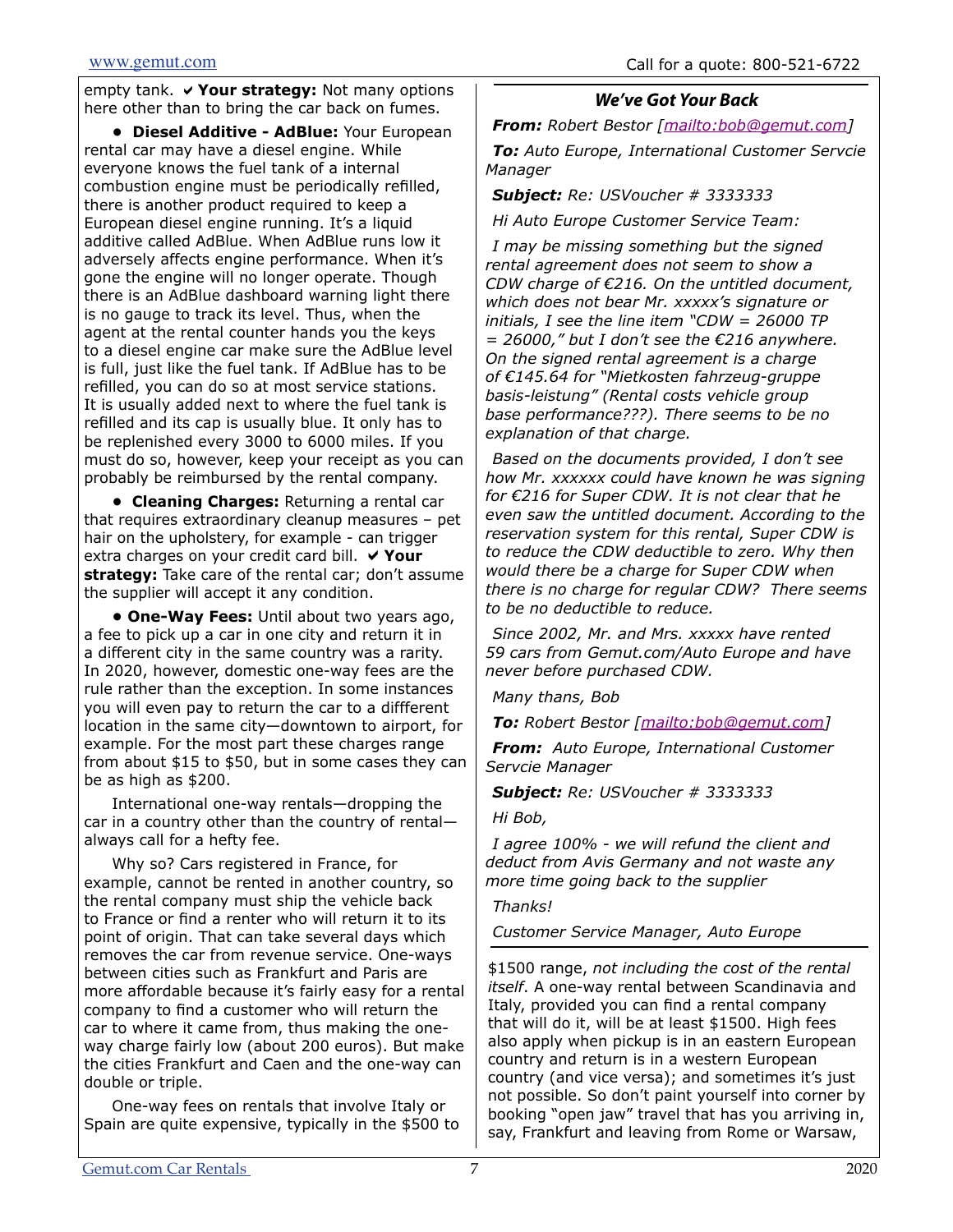without first fully understanding the cost of travel between the two cities, be it by car, air, or rail.

**• Other Charges:** Some rental cars in France, mainly automatics and larger cars, pay an environmental fee. In Ireland, some companies charge a one-time credit card fee. There is also a trend toward "cross border" fees for driving out of the country of rental.

# **EXTRA EQUIPMENT**

**• GPS Navigation:** Sometimes free on upscale cars but seldom on economy, compact or midsize vehicles. Prices vary from about €8 per day to €25, with maximums as high as €200 for longer rentals. Some GPS systems operate only in the country in which the car was rented.

**• Seats for Children:** These are mandatory in most countries. Expect to pay about from €10 to €65 per rental, per seat.

**• Winter Tires:** Mandatory in some countries, but often unavailable in countries other than Germany, Austria and Switzerland. The winter tire fee is usually included in the basic rate.

**• Ski Racks:** Available for most cars at about \$10 per day to a maximum of about \$60 per rental.

# **TRANSMISSION**

An ability to drive a car with standard transmission will save on your European rental car. In addition, vans and stations with automatic transmissions are somewhat scarce in Europpean rental fleets. In some countries, automatic transmission costs 50-percent more than the same car with manual transmission. The message is clear, learn to drive a 'stick.'

# **AGE RESTRICTIONS**

There is no upper age limit for renting a car in most countries. However, a few companies in Ireland, the U.K., Denmark, and certain eastern countries won't rent to older drivers, though exceptions are often possible. Minimum renting age ranges from 19 to 24 and in most cases drivers in this age range must pay extra fees and/ or purchase CDW.

# **GEOGRAPHIC RESTRICTIONS**

Most European rental cars can be driven anywhere in Western Europe and even into such former Eastern bloc countries as Poland, Czech Republic, Slovakia, Slovenia, Croatia, and Hungary. Cars bound for countries such as Romania, Bulgaria, Serbia, Bosnia, and former Soviet Union countries will substantially cost more and may require additional insurance. Certain expensive

*Europcar has responded to our request to review the billing from your client's recent rental and have agreed to adjust their billing to Auto Europe so that we may credit the client for the unused days due to medical reasons. They have also refunded the International one-way fee.*

*The one-way fee was paid at 581.76 euros locally. This amount was refunded by Europcar to the credit card. We have also refunded \$722.30 to the Visa card for the unused days. Please allow 3-5 business days for this credit to appear on his statement.*

*Sincerely, Auto Europe LLC Customer Service*

cars may not be taken to Italy and most cars rented in Europe are not permitted to travel to Africa or certain islands. When reserving the car be sure to ask about geographic restrictions.

# **INTERNATIONAL DRIVING PERMIT (IDP)**

Though it is unlikely you will need to show an IDP at a rental counter, it is the law in several countries and there are reports of customers without the IDP being denied cars. Countries that require an International Driving Permit are Austria, Bosnia-Herzegovina, Croatia, the Czech Republic, Germany, Greece, Hungary, Italy, Poland, Romania, Slovenia, Slovakia, and Spain.

There are stiff fines for those who encounter the law and can't produce an IDP. It is not a separate license but a translation and verification of home driver's license. The document supplements but does not replace the home license which is necessary to rent a car anywhere in Europe. The IDP is available for about \$20 at AAA and National Auto Club (NAC) offices.

 $\checkmark$  **Tip:** Beware online scammers who sell IPDs for from \$35 to \$100; only AAA and NAC are authorized by the U.S. State Dept. to issue the IDP.

# **ABOUT WINTERIZATION**

### *Germany*

German law requires winter tires when driving in "wintry" conditions and rental car companies charge extra for them, though the charge is usually included in the basic rental car rate. The penalty if your car doesn't have winter tires, and you are caught driving in snow, is about €40. Worse, however, you may be financially liable if you don't have them and are involved in an accident on snow. And, since you would be breaking the law, driving without winter tires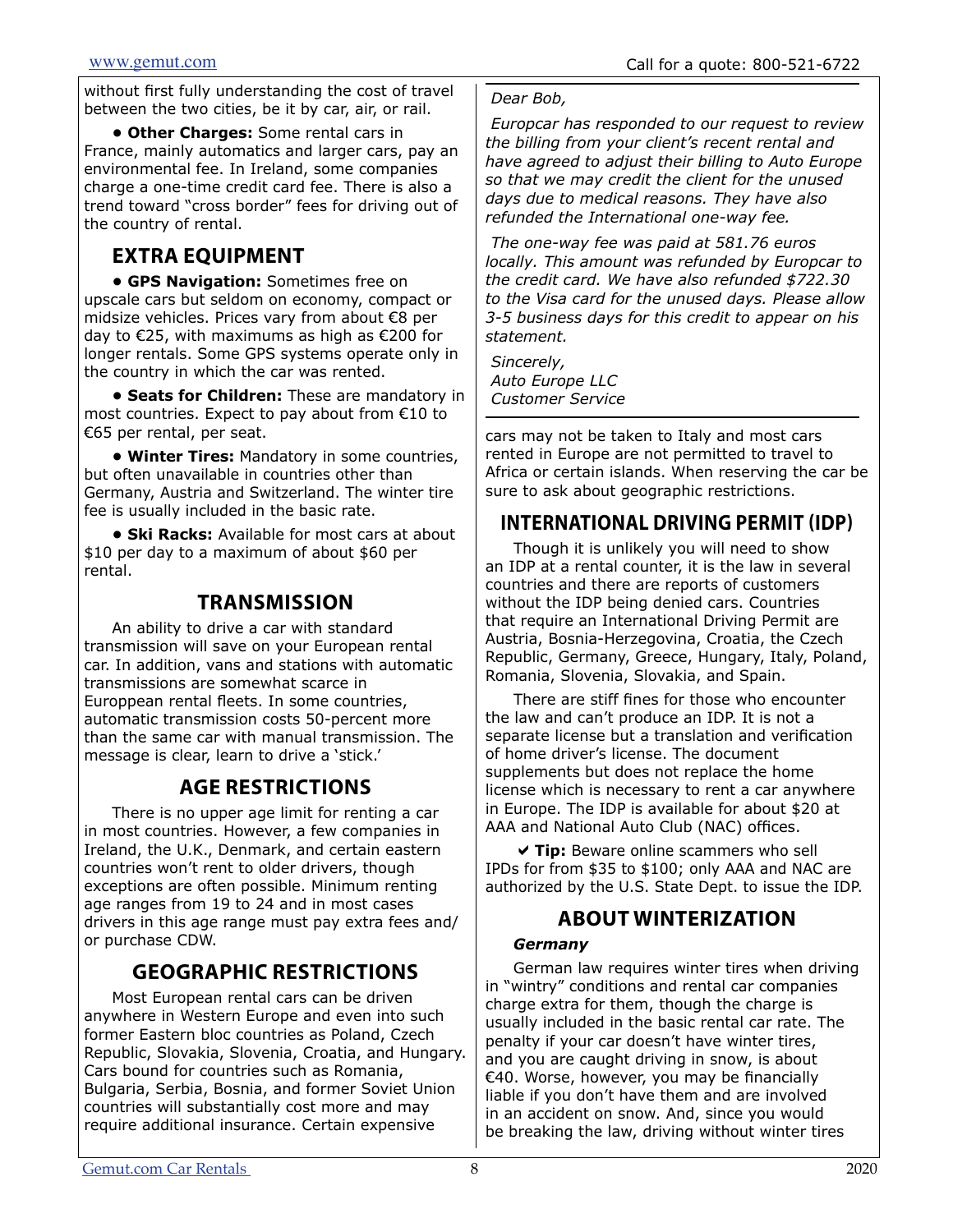<span id="page-8-0"></span>might also void your insurance coverage.

Winter tires in are now mandatory for Avis, Europcar, and Hertz rentals commencing November 1-March 31.

The good news is if you're not in the mountains, your chances of actually driving on snow are pretty low. And when it does snow in Germany, roads are quickly cleared.

### *Austria*

Winter tires are mandatory and included in the basic rental car price.

### *Switzerland*

Mandatory and included in the rate.

### *France*

Europcar, which dominates the France rental car market, offers winter tires only on a few vehicles. Hertz has snow equipment on request at only a few, mostly high altitude, stations.

### *Italy*

Some regions of the country now require winter tires

### *Other countries*

Four-wheel drive vehicles in all countries are scarce and expensive. Some companies no longer offer tire chains as extra equipment. Some drivers feel more comfortable with front-wheel drive cars in ice and snow, though no rental company will guarantee front-wheel drive.

# **LEASE INSTEAD OF RENT**

This a wonderful option for longer rentals; no insurance uncertainty, wondering what kind of car you will get, or where you can drive it.

There are numerous advantages to the lease/ buy-back program:

• You get a brand-new-from-the-factory car to your specifications; exact model, engine type, and equipment, including GPS.

• You pay one price, there are no other charges for such items as extra drivers, cross border fees, GPS, premium station fees, and others.

• The deal includes full, zero-deductible insurance

• The car can be driven virtually anywhere in Europe.

• No extra charge for multiple drivers

# **THE RIGHT RENTAL CAR FOR YOU**

When choosing a car for Europe you should first come to grips with the reality that there are no Ford Victorias or Lincoln Town Cars in European rental fleets. That kind of passenger room and

### *Our Advice Works*

### *Hi Bob,*

*I guess it's too late to do anything about it, but after I left the Frankfurt Airport (Hertz) on Dec 12 I noticed the fuel gauge showed a half empty tank. With everything that was going on I forgot about it until I looked at the rental agreement today. It says a full tank. So I suppose I have to return it with a full tank. I'll be out over \$40 on that deal. I'm turning it in tonight.*

*John M.*

### *Hi John,*

*My suggestion is to return the car with a full tank and request a refund. Based on past experience, you may not get the refund, but if you return the tank half full you will be charged about \$18 per gallon plus a fee for the rental company having to refill the tank. The total charge could be over \$100.*

*Receipts from your f*uel purchases might support your claim.

*Bob*

*Hi Bob,*

*It worked! I filled it and they gave me a €45 refund.* 

*Thanks & Merry Christmas to you & yours!!!*

### *John M.*

trunk space doesn't exist. You can rent S-class Mercedes, 7-series BMWs, and Audi A8s, but they start at more than \$800 per week, require two credit cards at pickup, can't be driven into Italy or any eastern country, and are probably excluded from credit car insurance. So get used to the idea of Opels, VWs, Fords, Peugeots, Fiats, Seats, Skodas, and smaller Mercedes, BMW and Audi.

**Subcompact/Economy:** Typical cars: Opel Corsa, VW Polo, Fiat Punto. Okay for two persons not interested in burning up the Autobahn. Trunk space is small and once in a while there is no airconditioning.

**Compact:** Typical cars: Opel Astra, VW Golf, Ford Focus, Peugeot 308. Comfortable at 80 to 90mph. Good trunk - figure one big suitcase and two small ones, or two large ones. Should also be room for a garment bag and/or a soft duffel or two. Both two-door and four-door models, occasionally with a sunroof. Fine for three adults who go easy on the luggage. Air-conditioned.

**Intermediate:** Typical cars: Opel Insignia, VW Passat, Ford Mondeo, Renault Laguna, Skoda Octavia. Our recommended category for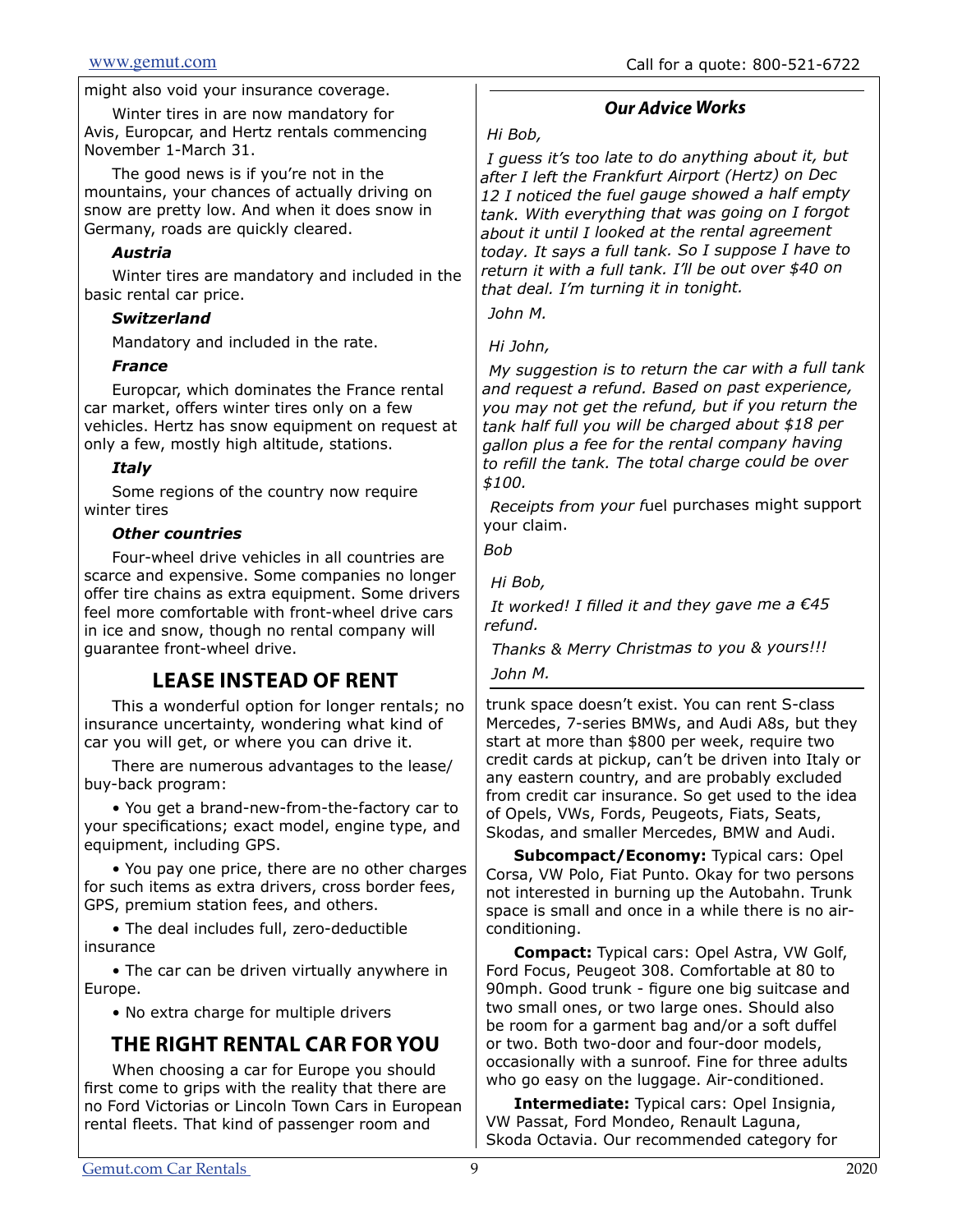<span id="page-9-0"></span>two couples. O.K. on the Autobahn but a bit underpowered with four people and luggage.

**Full-size:** Typical cars: Mercedes C-class, Audi A4, Peugeot 607. Full-size is a misnomer. Most of the cars in this category are no larger, in some cases smaller, than the intermediate VW Passat. If you want a nicer car, by all means rent a full-size; but if you're only moving up for extra passenger and luggage space you're wasting your money. (See *About Vehicle Categories*" on page 17)

**Station Wagon:** Sometimes referred to in Europe as a Kombi. Come in three sizes: compact (VW Golf, Opel Astra), midsize (Vectra, VW Passat) and full-size (Volvo V70). There also station wagons in the luxury and premium categories. You pay more for a wagon than for the same model sedan. Though wagons offer more luggage space, unless you pull the retractable cover—which reduces the luggage space—your gear is exposed. For four people we like the midsize sedan over the compact wagon; more passenger comfort and almost as much luggage room. In a pinch, the midsize and fullsize wagons can carry five people but someone has to ride in the rear center seat. In that case a 7-passenger van is our recommendation.

**MPV (Multi-Purpose Vehicle):** Somewhat new to European rental fleets are "crossover" vehicles such as VW Touran, Opel Zafira and Renault Grand Scenic. These combination SUV/ wagon/van vehicles have created a new rental category, "Intermediate Special" or "Intermediate Van." Though sometimes sold in Europe as seven seaters, in most rental fleets these cars come with just five seats, leaving the rear area as luggage space. In passenger and luggage room they are comparable to a midsize station wagon. In our opinion these cars are more comfortable for four persons and luggage than a regular intermediate sedan or even an intermediate station wagon.

 $✓$  **Warning:** Some companies advertise these cars for six and seven passengers. Yes, some MPVs come with two folding jump seats but they occupy ALL the luggage space and are not suitable for more than five passengers.

**Vans:** You're taking the family to Europe and everybody wants to ride together in the same vehicle. One of those seven-passenger minivans sounds like just the ticket for your party of six. There are two important reasons why you may be better off with two midsize cars; luggage space and money. A seven-passenger vehicle may be OK for hauling kids to soccer games but will it have enough storage space to handle luggage for six persons traveling in Europe? You can move up to a roomier nine-passenger van but your credit card (unless it's Amex with Premium Car Rental

### *Customer Service Examples*

### *Hi Bob*

*Please be advised, Hertz have confirmed they have refunded the client €343.91 GPS fee. They have informed us the adjustment is being made today, but may not appear on the next monthly statement due to billing cut-off dates. (Auto Europe Customer Service Manager)*

### *Hi Bob*

*With this one, unfortunately, Budget US is not going to refund. The rental agreement was signed, it shows as Accepted, and the amount was disclosed.*

*However, based on Mr. X's loyalty to Gemut.com and Auto Europe, we will refund 50% of the cost as a gesture of goodwill.*

*We have credited \$70.00 to the Visa card. (Auto Europe Customer Service Manager)*

### *Dear Sabrina,*

*Please note, the customer was billed (Incl VAT): €90.00 – GPS €50.00 – Additional Driver €140.00 – Total*

*As the GPS was listed as included in the prepayment, we have refunded the €90.00 as \$106 to the credit card. (Auto Europe Customer Service Manager)*

### *Dear Andy,*

*Please be advised, Auto Europe has successfully disputed Hertz's upgrade charge.*

*They confirm that they have refunded €321.30 to the credit card which should post within the next 3-7 business days.*

*(Auto Europe Customer Service Manager)*

### *Dear Andy,*

*Please be advised, Auto Europe has received a response from Europcar. They have asked us to forward their apologies for their billing error and downgrading the client.*

*Europcar has confirmed they have refunded the €143.06 upgrade fee in full, to the credit card presented locally. Please allow a few business days for this to post.*

*Auto Europe has also refunded the difference between the category reserved and that received, in the amount of \$165.25 to the credit card used to prepay Auto Europe. Please allow a few business days for this to post as well. (Auto Europe Customer Service Manager)*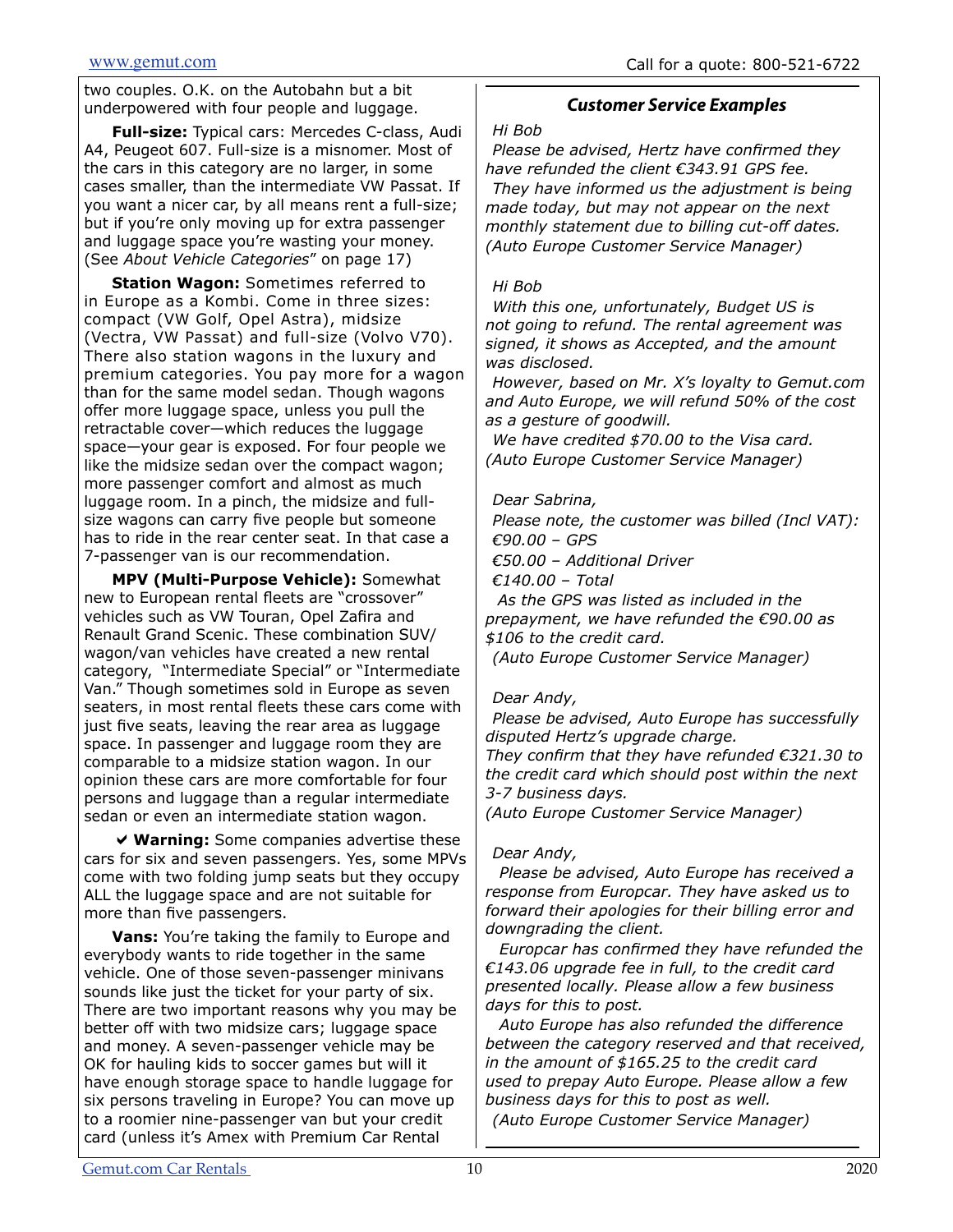<span id="page-10-0"></span>Protection) will probably not provide collision and theft insurance coverage; you'll have buy it from the rental company. Often two midsize sedans will be less expensive.

Seven and nine-passenger vans have three rows of seating, similar to US minivans. The ninepassenger assumes three persons per seat—three in front, three in the center seat and three in back. Seven-passenger vans have front buckets, a shorter center bench seat or two buckets, and a rear bench. The seven-passenger van is great for four or five people, but beyond that, luggage space can be a problem.

 $\checkmark$  **Tip:** You may not be able to rely on a credit card for CDW and theft insurance when renting a nine-passenger van. Some card companies exclude it from their insurance coverage (except for the American Express Premium coverage). Vans become scarce every summer. Book early.

**Luxury Cars:** Power and engineering make them somewhat safer than the run-of-the-mill Opels, VWs, Skodas, and Fords, but at a higher price. Expect to pay more than \$300 per week for an E-class Mercedes, 5-series BMW, or Audi A6. Weekly prices for S-Class Mercedes, 7-Series BMW, or Audi A8 will be much higher and will not be covered by most credit card insurance.

# **SAVE MONEY & AVOID PROBLEMS**

Here are recommendations every Europe car rental customer should consider when deciding on a rental car. Not every recommendation will apply to every renter:

### *Avoid Airport/Rail Station Pickups*

Commence your rental at a European airport or rail station and you may pay a tax as high as 23.5%. Notable exceptions are France, Spain, Ireland, and the U.K. where airport and rail station charges are flat fees that range from \$35 to \$80. Though several companies in Germany still charge hefty "premium station fees," both Hertz and Avis airport and rail station rates are now comparable to city location prices. There is almost never an extra charge for returning a car to a "premium station."

### *Avoid Sunday Rentals*

The vast majority of off-airport rental locations in Europe are closed Sundays making it likely you will pay an airport pickup fee if you plan to start a rental on that day.

### *Avoid Small Towns*

Fewer cars to choose from and less savvy agents make renting a car in a small town a bit more adventurous than in Europe's major cities. The small-town rental agent, who deals mainly with European customers, may not be completely

### *More Customer Service Results*

### *Dear Andy,*

*Thank you for bringing our mutual client's rental concerns to our attention.*

*Please be advised, we have received a response from Europcar. They have asked us to forward their apologies for the disappointment with their service.*

*Europcar have agreed to refund the cost of the GPS, in full. The £149.99 should post to the credit card within the next 7-10 business days. (Auto Europe Customer Service)*

### *Dear Bob,*

*Thank you for bringing Mr. X's concerns to our attention.*

*Please be advised, we have refunded 50% of the rental cost, in the amount of \$136.52 and the requested €20.00 for extra tolls/fuel etc, as \$25 to the American Express ending in ####. Please allow 2-3 business days for this to post. (Auto Europe Customer Service)*

### *Dear Bob,*

*Please be advised, we have successfully disputed Hertz Germany's insurance charges. They have confirmed they have refunded the €755.23 which should post by their next statement.*

*The remaining charge of €12.99 relates to the mandatory road fee as noted in the voucher. (Auto Europe Customer Service)*

### *Dear Bob,*

*Thank you for bringing Mr. X's billing concerns to our attention.*

*Please be advised, Auto Europe has successfully disputed Avis' upgrade charge.*

*They have confirmed they have refunded the €238 Euro to the credit card presented locally. Please allow a 5-7 business days for this to post. (Auto Europe Customer Service)*

### *Hi Bob,*

*I am pleased to inform you that Auto Europe has successfully disputed Hertz's LDW/Theft protection, and Super Cover charges.*

*Hertz have confirmed they have refunded the €706.39 euro to the credit card presented locally. Please allow a few business days for this to post. (Auto Europe Customer Service)*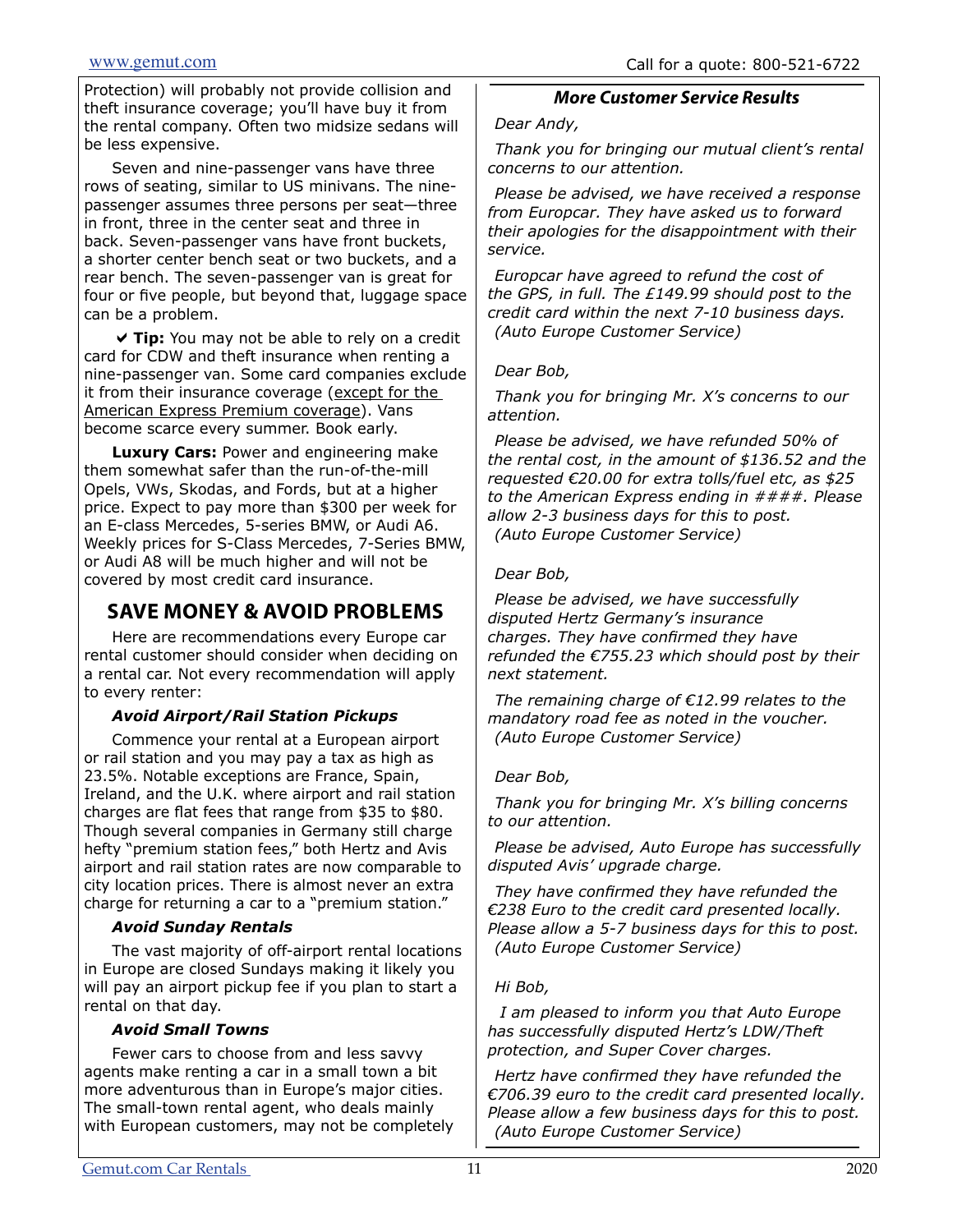<span id="page-11-0"></span>familiar with the terms and conditions of bookings made from North America. Most Europeans, for example, do not rely on a credit card for optional collision and theft insurance and the small town agent may assume you want that coverage when you do not. As a result, you may find unwanted charges on your credit card when you return home. Not understanding that North American credit cards provide free insurance, the agent may insist you purchase that coverage.

Another issue is the smaller selection of cars. Thought you may have a confirmed reservation for an automatic transmission car, many small town rental stations don't have them in their fleets; they are brought in as-needed. Occasionally the system breaks down and when the renter arrives there simply is no automatic available. When that happens, the customer is left with what's on hand and if there's no automatic manual may be the only option.

### *Avoid Small Companies*

Most of the rental cars in Europe belong to the "big three": Europcar, Avis, and Hertz. Sixt is prominent in Germany and growing rapidly elsewhere. Enterprise is now a European presence If your car breaks down, you want to be as close to help—and a replacement car—as possible. Avis, for example, has more than 350 locations in Germany alone.

Suppose you're somewhere up around the Baltic and the transmission in your VW starts making noises like a wounded cat; would you rather it be an Avis or a small company with only a few offices in major city airports? Make sure, too, that if you're picking up a car at an airport, your chosen company is really at the airport. Smaller suppliers often require that you phone from the airport and request a shuttle to their offairport location. That means you'll ride the shuttle both ways, the start of the rental and at the end. The major companies mentioned above usually have rental counters and vehicles right at the airport; you'll sign the contract then walk to the car.

### *Understanding Full-Size & Larger Cars*

If it's a nicer car you want, then go for it, spend the money. But if it's space you're after, think twice before renting luxury and premium category car. The price increase from midsize to full size is substantial. In Germany, the base price for a midsize station wagon may be as little as half the price of a full-size wagon. And, though most rental companies slot the BMW 320 wagon into the "full size" category, it has slightly less luggage space than the midsize Opel Insignia wagon. (See *About Vehicle Categories* page 17).

### *24/7 In-Europe Support*

### *Dear Andy*

*Because the letter from our credit card company certifying the collision insurance was in my name they insisted that we would have to buy insurance. Fortunately we had a copy of your email and made a call to your toll-free number at which would be approximately 2 or 3 am your time. The young woman we spoke to was very good and extremely helpful. She was able to talk to the onsite Europcar manager and tell him she was going to switch everything from the original voucher into Holly's name and that there would be no need to add insurance. Once again, just wanted to say how thankful we were for the assistance that morning.*

*Dean and Holly*

### *Stick With One Driver*

Nearly all rental companies charge a fee if you want to list more than one driver on the rental contract. Early in this report we mentioned a "best deal" price of less than \$175 on a compact car in Germany for one week. However, the deal is not so good if there will be more than one driver. Avis and Europcar in Germany, for example, both charge €9 a day to a max of €50 for additional drivers. Hertz charges €13 per day, €65 per week to a maximum of €195 per month.

### *Think Twice About International One-Way Rentals*

Two problems with a one-way rental between countries: it can be expensive and sometimes is simply not possible. The one-way charge is always in addition to other rental charges and can range from around \$100 to \$4,000. At the lower end of the scale are one-ways between such cities as Munich and Vienna, Paris and Frankfurt. Anything involving Italy, Spain, Portugal, former easternbloc countries, and Scandinavian countries will be expensive. Stick to major cities. One-ways involving small cities are frequently not possible or even more expensive. Recently a customer slated to drop a Frankfurt car in Paris decided to instead leave it in Tours. The drop fee went from \$125 to \$350. One-way fees are now common even on rentals within the same country.

# **WHY WE DON'T LIKE HOTEL DELIVERY**

Yes, in past years this was a convenience some rental companies offered free. Now, however, you'll pay at least \$35 and what if the delivered car isn't what you want? If you go yourself to the rental car station you'll likely have a choice of cars.

# **BEST RATES? GERMANY & FRANCE**

Though itinerary may limit your choice, it's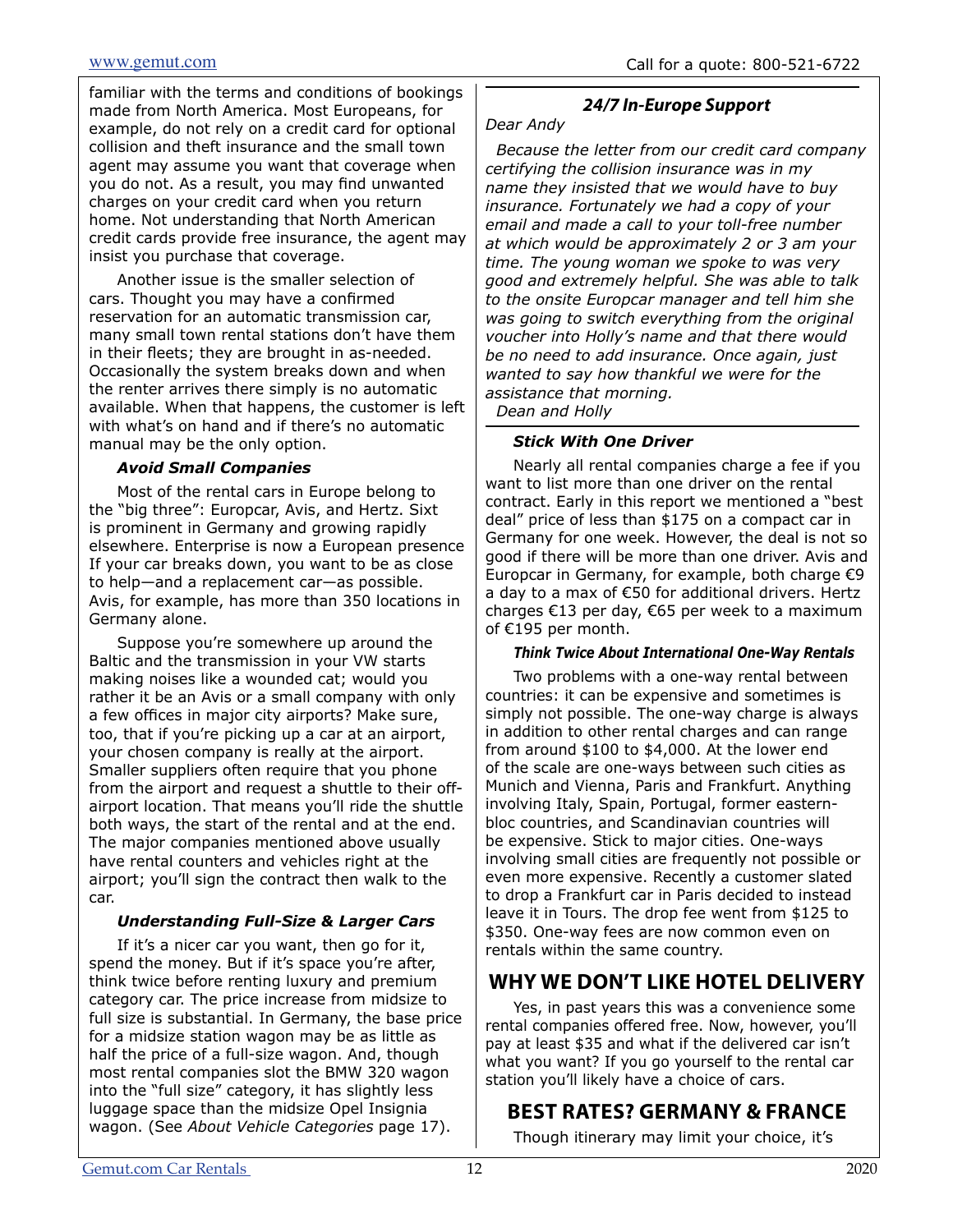<span id="page-12-0"></span>useful to know which countries have the best rental car rates. Generally, Italy, Switzerland, Austria, Portugal and the Scandinavian countries have the highest prices. Germany and France are the lowest. Get a quote at 800-521-6722.

# **EUROPEAN RENTAL CAR CHECKLIST**

So you've made your Europe car rental reservation, and your trip is fast approaching, but you fear that upon your weary arrival something will go wrong at the rental desk. Even the most savvy travelers have encountered problems. You will need to be on your toes. Begin by reading this valuable checklist:

### *Before You Go*

**• Read your voucher/reservation carefully.** This document covers all vital aspects of your rental. In the booking process, some rental details may not be discussed via e-mail or phone.

### **• Print copies of your voucher/**

**reservation confirmation**. Put these with other trip documents and you will always have contact info for the company you booked the car with, as well as the rental supplier (Avis, Hertz, etc.).

**• Local charges, know what to expect.** These can include road tax, airport tax, additional drivers, optional insurance, and any optional equipment you request. Local charges vary by country, location, and company. Know what they are before you go. READ THE VOUCHER. That way there are no surprises.

### *At the Pick-up Location*

**• Present your auto rental voucher.** The voucher or written confirmation of your booking will have a booking number (upper right corner, page 1) enabling the agent to easily find your reservation. It is also confirms the cost of your rental and is your defense against overcharges

 $∨$  **Tip:** If you reserved more than one car with the same supplier, be sure to cancel any extra bookings prior to the rental date. Otherwise the rental agent may locate the wrong reservation in the CRS (computer reservation system) and issue a contract at a different—higher—rate.

**• Call the 24/7 help line.** For our customers, most problems that arise at the rental counter can be solved in minutes via a toll-free, 24/7 customer service help line (emergency numbers are in the email sent with your voucher... do not call Gemut.com as we are not open 24/7). Let's say you've booked an automatic transmission, but it's not available when you arrive. Call the number. Promised an upgrade, but the rental agent offers a Lupo? Call one of the numbers. It's your safety net.

*Dear Andy,*

*Thank you for bringing Mr. X's billing concerns to our attention.*

*Please be advised, Auto Europe has successfully disputed Hertz's CDW & Theft Protection charges.*

*Hertz have confirmed they have refunded the €1,240.47 to the credit card presented locally. Please allow a few business days for this to post.*

*Thank you for giving Auto Europe the opportunity to resolve this matter on Mr. X's behalf.*

*(Auto Europe Customer Service)*

### *Hi Bob,*

*We have reached a solution for Mr. X.*

*He will be refunded in full for the locally purchased Roadside Assistance Insurance.*

*We apologize for any inconvenience. (Auto Europe Customer Service)*

### *Hi Bob,*

*Please be advised we have successfully disputed Hertz's additional day charges.*

*They have confirmed they have refunded the €55.07Euro. This should post by the next billing cycle to the credit card presented locally. (Auto Europe Customer Service)*

### *Dear Andy,*

*Thank you for bringing our mutual client's billing concerns to our attention.*

*Please be advised Auto Europe has received a response from Hertz. They have asked that we forward their apologies for their billing error.*

*They have refunded the cost of the GPS, in the amount of €101.15 to the credit card presented locally.*

*(Auto Europe Customer Service)*

a**Warning:** *Do not leave the rental location* unless you are satisfied with the vehicle you have been given, and the contract you have signed. Exchanging the car later on can be difficult and if you have signed a contract that calls for payment of unwanted insurance, for example, a refund is extremely unlikely.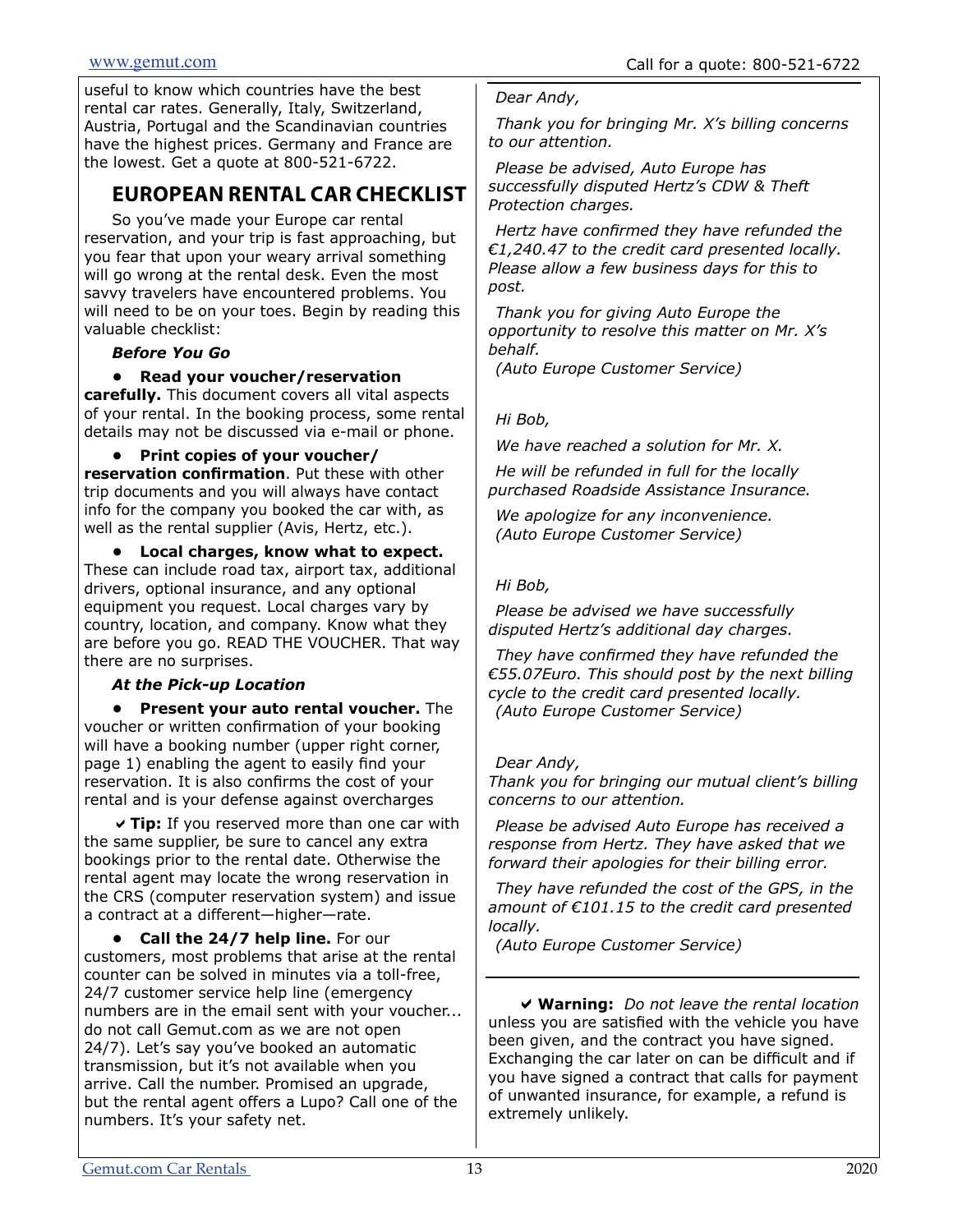<span id="page-13-0"></span>**• Changes to the rental while in Europe:** Use the same toll-free number mentioned above.

**• Decline insurance.** Most credit cards issued by North American banks offer CDW/Theft protection for auto rentals in most of Europe. There are exceptions such as Italy, where the customer must purchase CDW and theft. In all other countries, we recommend that clients decline CDW/Theft in favor of the coverage offered by the credit card. Call your credit card issuer for details.

If you plan to rely on coverage from a credit card you want to be certain you're not charged for expensive CDW and theft insurance by the rental company. First, tell the agent you do not want or need any additional insurance, and that you are covered by your credit card. Prudent renters will carry a "Letter of Coverage" provided by their credit card company. Unfortunately, you will be required to sign a rental contract in the local language - German, French, Italian, Spanish, etc. That is the law and, though it may do so as a courtesy, the rental company is not required to provide a copy in English (be sure to ask for one, however).

Complicating this process is the fact that several rental companies no longer obtain customer initials that indicate acceptance or rejection of additional services; just one signature on the bottom of the contract is required. This signifies that you agree to all terms of the contract—which may include a charge for optional insurance. Though with scant knowledge of the local language it may be difficult to determine exactly the terms of the contract, you still should look it over and ask to be shown the parts that relate to CDW (most European rental companies use the term CDW or LDW—Loss Damage Waiver) and theft insurance. In German, you're looking for the word *abgelehnt*—declined.

Customers booked through [Gemut.com/](https://www.gemut.com)Auto Europe have a safety net. If they suspect they are being incorrectly charged for CDW/theft they can call a toll-free-from-Europe number and request a note to that effect be placed in their booking record. Of course, the signed contract is the controlling legal document but in a post-rental dispute where you are claiming an unauthorized charge, that note in the record, made at the time of rental, may influence your credit card company in your favor. Some customer append this phrase under their signature when signing the contract: "I decline LDW, CDW, Theft insurance."

a**Tip:** Check with your Visa credit card as our information is that many Visa credit cards will cover the CDW/theft/LDW deductible/excess on cars rented in Italy.

**• Decline pre-paid fuel.** Prepaid fuel is a bad deal. With this offer you pay for the first

### *No Automatic? AE 24/7 Support to the Rescue*

*US ######## – Gemut.com / Ms Lilia X / CDAR / Hertz / PU: Aachen DT / DO: Aachen DT / 7 days. Conf #G########/ Status: RESOLVED*

*\*\*\*Issue: (Axel – 23:00 – 07:30) Client called from outside the Aachen downtown location to advise agent at counter was refusing to honor reservation. We called branch. No answer.* 

*\*\*\*Solution: Phoned Tobias X and Rafael X, Hertz Germany, for assistance. Tobias now confirms he will have a car delivered to client per our phone conversation.*

*\*\*\*Action Required: Please look for email or phone response from Tobias to confirm this delivery and at what time, then please contact and advise client at number and email below.*

*\*\*\*Update: (Kyle 7-3) Per email from Tobias, automatic vehicle was delivered to the customer and on her way.* 

### *Dear Bob and Andy,*

 *Good evening, I am emailing you to advise of the following resolved reservation issue. Per email from Hertz, the automatic vehicle has been delivered to our mutual customer directly and she is on their way. Hertz has apologized for the inconvenience. I have tried following up with Mrs. X on the contact number provided (###-###- ####) but unfortunately did not get an answer, a voice mail was left. If any further assistance is needed please do not hesitate to contact us.*

*Best Regards, Kyle Inman Auto Europe Reservations Manager*

tank and return the car empty. Who wants to be driving around on fumes, especially when heading to a European airport to catch a flight home. And, though you will have paid for fuel left in the tank at the end of the rental, you won't get a refund.

**• Ask for instruction on vehicle operation.**  It once took me a full five minutes just to figure out how to turn on a BMW's windshield wipers. Your car's sound system may have unfamiliar features and not be user-friendly. If you get a car with a GPS be sure it's set on English language mode. Finally, be sure you know whether you have a gas or diesel engine. Figure on a charge of at least \$500—and major inconvenience— if you fill the tank with the wrong fuel.

**• Inspect the car.** If the car is dirty inside or out, refuse it. Check for obvious and not-soobvious damage (even small scratches). Make sure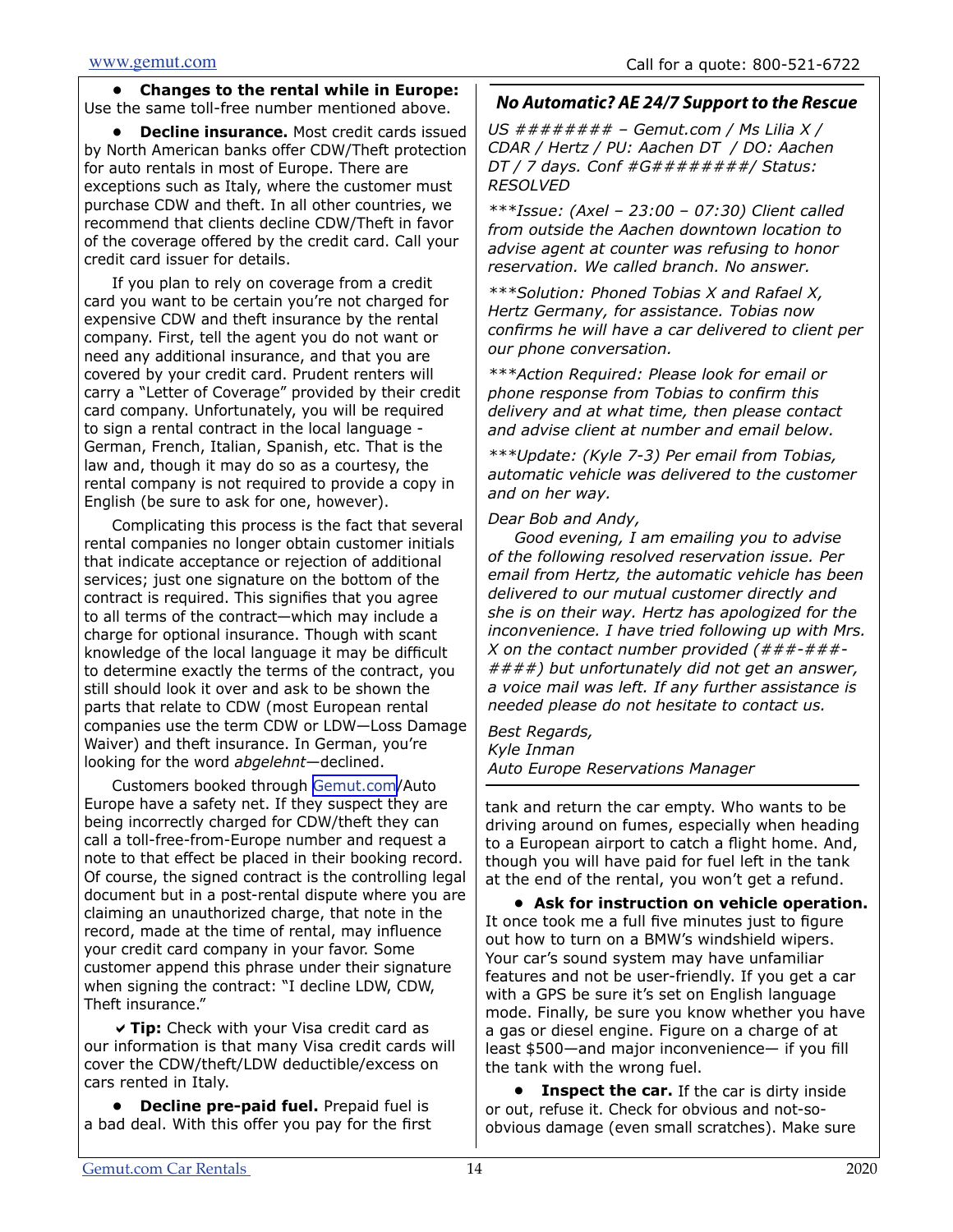<span id="page-14-0"></span>any damage is acknowledged in writing by the rental company. It's a good idea to take pictures of the car from all sides. Visually inspect tires for wear and inflation level. Make sure there's a spare.

**• Extending the Rental.** Once you're in Europe, you may want to add days to your rental. Don't just return the car late and expect the same daily rate. If you booked with us, use the 24/7 toll-free number to call back to the U.S to find out what the extra day(s) will cost.

**• When in doubt, call the toll free help line**.

### *The End of the Rental*

**• Return the car with full tank.** If pre-paid fuel is a not a good deal, then the cost of having the rental company fill the tank is an horrific one. It likely will more than double the price you pay at a normal retail service station.

**• Keep your fuel receipt.** Even if you just top-off the tank and pay in Euros, you NEED a receipt. If the agent makes a "mistake" and marks the tank even 1/4 empty, at \$18 per gallon the charge will be substantial. Your receipt is the only proof otherwise.

**• Inspect the car again.** Be sure no new dents or dings are present. If you are returning after-hours, take a few pictures of the car as proof of its condition.

**• Get written proof that the car was returned full of gas with no damage.** This is not always possible which underscores the importance of the items above.

**• Pay any balance due with the same credit card you used to reserve the car.** If you use a different card or pay in cash you will invalidate your credit card insurance. v Tip: Debit card and the Discover card will not be accepted.

**• Decline Direct Currency Conversion (DCC)**. When the time comes to pay car rental charges in Europe you may be asked if you'd like to be billed in U.S. dollars. This is Direct Currency Conversion and is simply a device whereby the purchaser pays for a worthless service. DCC enables the vendor, and the company that sells DCC to the vendor, to use an exchange rate favorable to them but not to you. Consumer advocates say DCC on an overseas transaction will cost the customer an additional 3%-5%. Demand to pay in euros with your credit card and take advantage of the best exchange rate available.

# **OVERSEAS CAR RENTAL BROKERS**

In the last few years a number of non-USbased, European car rental websites have come online. For the most part, they are headquartered in the U.K., Ireland, Greece, South Africa and New

# *Sometimes it Helps to Know People in High Places*

### *Hi Bob,*

*Per the below confirmation from supplier, they've agreed now to refund the FULL upgrade charge.* 

*As you already know, and I'm CERTAIN on this one - had he not booked through Gemut.com, and you through us, they would not have refunded any of it (right or wrong). They did it because we have some influence with the supplier and used that influence because Gemut.com asked for help. (Unnamed Auto Europe VP)*

### *Hi Bob,*

*Following on from my email last night, I can now confirm the upgrade fee on reservation number ######## has been refunded. The amount of £1200 (approximately \$1566) will post to the customer's account within 3-10 working days.*

Please accept my apologies for any inconvenience caused.

*(Unnamed Auto Europe VP)*

Zealand. All target the U.S. market and sometimes their prices are quite attractive. However, before you provide a credit card online for a car rental in Europe be sure you're aware of the following.

### *Insurance*

Since most European credit cards don't provide free CDW/theft insurance, many of the prices quoted by overseas brokers include this insurance. That sounds good, but there is a catch. The included insurance carries a high deductible or "excess," frequently more than \$1000. In order to reduce that to zero you'll have to purchase additional coverage at about \$15 to \$40 per day. Since your credit card requires that you decline any CDW/theft coverage offered by the rental company, to accept the rental car company's insurance invalidates your free, zero-deductible credit card insurance.

Beware, too, overseas brokers who advertise "Full Insurance, No Excess." In the event of damage, you will pay the "excess" or deductible and seek reimbursement from the overseas company. Read the fine print. There are many posts at online travel forums made by customers who were unable to obtain this reimbursement. Below, in italics, verbatim, is one broker's rules for getting your money back:

*To obtain the refund we need you to strictly follow the instructions below in case of an accident, damage or theft:*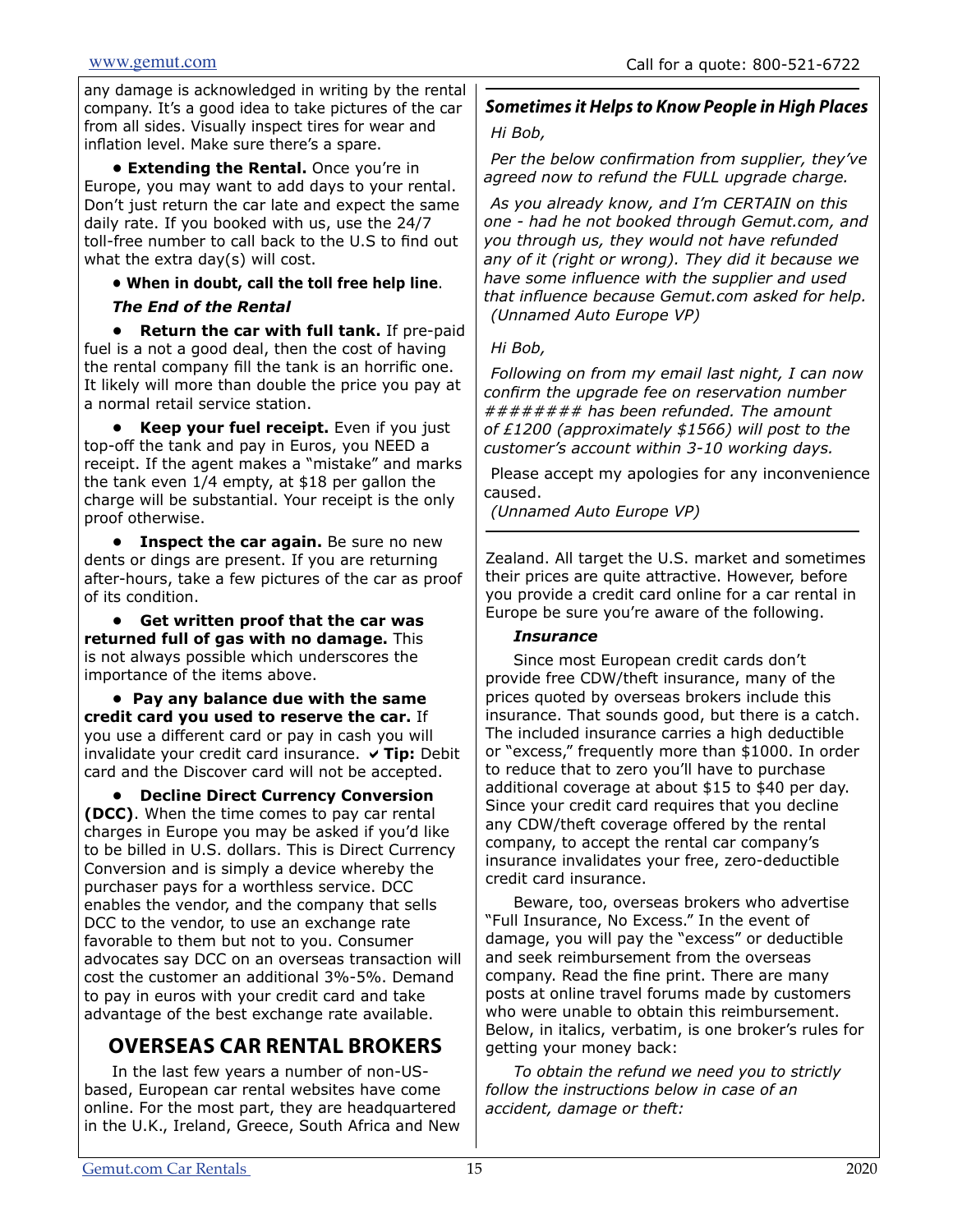<span id="page-15-0"></span>*• You have to inform immediately our local car rental partner.*

*• You have to contact the police and take a written report, even for the smallest damage made. When you pick up your rented car, please ask for details.*

*• When you return the car to the rental station, you also have to make a theft or damage report with our local car rental partner. To get back the excess, you must send these documents to Economy Car Rentals by post:*

*• Theft / damage report and police report. Vehicle must never be removed from the place of accident until the police report has been completed. In case of any accident to the car, you must immediately contact the nearest police station and make an accident report. If you do not report it to the police and comply with the requirements under the country's law, the insurance becomes invalid. The report should state if there was any influence of alcohol or drugs. It is essential that you also report any accident or damage to the Car Rental Company. In case of other damages to the rented car, the above procedure should also be followed. If the vehicle is damaged while parked, you have to report the damage to the police and to the car rental company before the car is moved.*

*• Copy of the rental agreement / contract.*

*• Receipts of payment, to prove how much you have paid, and your credit card statement where we can see the amount that was taken from your credit card.*

### *Currency Guarantee*

"Off shore" online quotes are invariably in euros or pounds sterling, with an accompanying estimate of what the US dollar amount will be. Some sites use conversion rates that make their dollar prices look very attractive. However, since your booking will be guaranteed in a foreign currency, you won't know the price in dollars until your card is actually charged. Thus it is difficult to determine what your final cost will be. The exchange rate used with the quote at the website is often not the one used when your card is charged.

Rentals made through [Gemut.com](http://Gemut.com) and Auto Europe are guaranteed in U.S. dollars and, once booked, the quoted rate locks-in and does not change regardless of currency fluctuation. And remember, if you pay for your car in euros overseas you are very likely to be assessed a 3% foreign transaction charge by your credit card company*.* For a quote call 800-521-6722 or go to [www.gemut.com.](http://www.gemut.com)

### *Cancellations and changes*

Typically, there is a charge to change or cancel bookings made through "off shore" companies. These change and cancellation fees range from about \$10 to the full amount of the rental. Read the site's "terms and conditions."

Virtually all bookings made via Gemut.com, however, can be changed as often as necessary, or canceled without penalty. As long as cancellation is prior to the time of rental, all money is refunded.

However, unless you can prove a medical emergency, it is unlikely you will receive a refund for any unused rental days.

### *What if Something Goes Wrong*

It would be nice if all of the hundreds of thousands of North Americans who rent cars in Europe each year had a smooth-as-silk experience. Unfortunately, that isn't the case. Hertz, Avis, Europcar, National and Budget —the companies who supply the vast majority of the rental cars in Europe—employ human beings. And, given the fierce competition for your rental car business, rental car company jobs are not high paying ones. While 99% of European car rental employees are eager to serve, mistakes are made. Even with computers, reservations sometimes get lost and billing errors are all too frequent.

All this raises the question, how do you contact and deal with an overseas company when:

• You are at the rental car counter and are told they don't have the kind of car you booked or they can't find your reservation?

• You return to the U.S. and find an unexplained charge on your credit card?

When you book with Gemut.com, you are provided a 24/7 toll-free-from-Europe phone number. It is staffed day and night back in the U.S. by personnel trained specifically by Auto Europe to assist customers having trouble at the rental counter. They can and will go over the head of rental counter personnel. Should you have a breakdown (doesn't happen often but it does happen) you may have to deal with a rental company that is far from your location and you may have to wait days - not hours - to get a replacement car. Our major suppliers, Avis, Hertz, and Europcar, have thousands of offices all over Europe.

### *Adding It All Up*

So, while it might seem that you're getting a low rental car rate from an off-shore website, any of the following occurrences could not only be inconvenient but wind up costing money you didn't plan to spend:

• If you get a scratch (or worse) on your car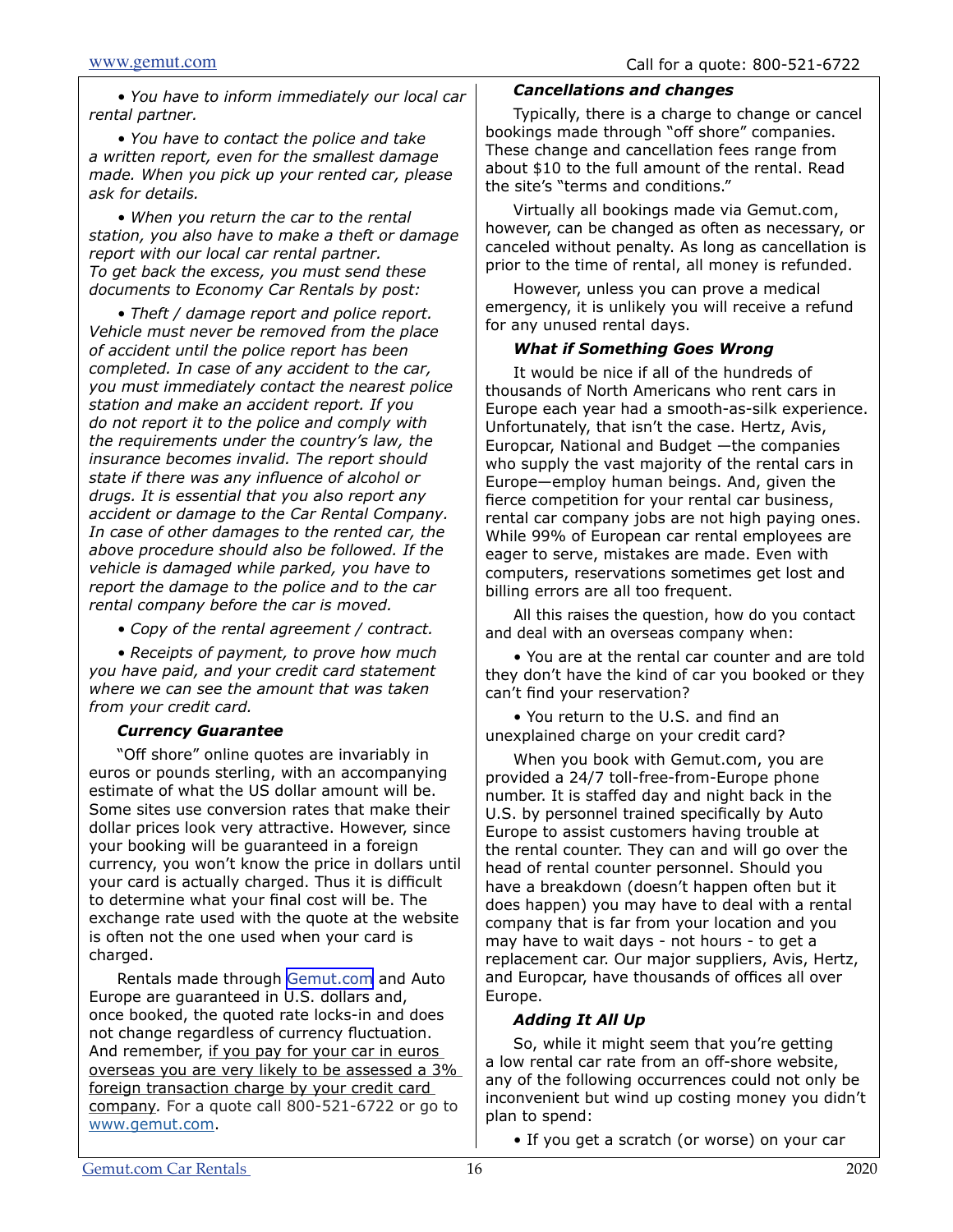- If the dollar drops
- If you need to change your rental
- If you need to cancel your rental
- If you are overcharged on your credit card
- If there is a mix-up in your reservation
- If you return the car a day or more early

**Final Note:** Gemut.com books all its European rental car and lease customers with Auto Europe, which, in many instances, provides special rates not offered to the general public. Phone us at 800-521-6722 or [click for a quote](http://www.gemut.com/car-rentals/rental-quote.html)

# **NAVIGATION: GPS - MAPS**

Be aware that the GPS device provided with your European rental car may work only in the country in which it is rented. And don't expect there to be an instruction book in English. A GPS does not replace, but supplements, good 1:200,000 or 1:150,000 scale maps. Even the best GPS devices sometimes create puzzling routes. So be sure that among the items you load into your European rental car are maps of the areas you will travel. That way you'll quickly know when the GPS is sending you the long way 'round. As old-fashioned as they may be, maps provide an overall perspective of the region and are useful in quickly locating interesting towns and sights. While the GPS is great in the countryside between towns and villages, it's positively indispensable in large cities.

Many experts say good portable GPS devices are superior to any automobile factory-installed GPS. Our own experience with a Garmin GPS bears that out...and, unlike many a European rental car's GPS, it works throughout Europe. a**Technology Alert:** The Google Maps app in your smartphone will work at least as well in Europe as the vast majority of GPS devices rented from rental companies. The only hitch in Europe is paying for data (WiFi in rental cars is often available at about \$10 per day). You can probably buy a data package from your phone service provider that will be cheaper than renting a GPS. Just monitor your data usage.

# **ABOUT VEHICLE CATEGORIES**

The categories to which European rental companies assign their vehicles is often inconsistent and confusing. For example, some companies put the Audi A3 in the intermediate category. Size-wise, however, it's a compact; no larger than the VW Golf, Opel Astra, or Ford Focus. Most rental companies put the Mercedes C-Class and the BMW 3 Series in the full-size category, though neither car is a large as most intermediate category vehicles.

In France, however, full-size could mean a Peugeot 607—192 inches long and 21 cubic feet of trunk space. We say "could" because one should never forget that specific makes or models are never guaranteed by European car rental companies, only a category is promised such as economy, compact, intermediate, standard, fullsize, luxury, etc. So the 64-euro question is, what happens when you show up at the rental counter in Paris expecting that 192-inch Peugeot and they hand you the keys to a "full-size" C-class Mercedes, which is almost a foot shorter and has much less luggage capacity? Even the luxury/premium category E-class Mercedes is just 191 inches in length.

If you're spending more money for a larger rental car in Europe, make sure the cars in the category you're booking are truly bigger, not just more luxurious than the category below.

# **WANT A CERTAIN MAKE/MODEL?**

Many rental car customers have their hearts set on a specific make and model car: "It's what I drive at home;" "I might buy one;" "It's exactly what we need." "It's what I had last year and it was perfect." "Oh, and I gotta' have diesel."

Unless by chance the exact car you want is on the lot when you arrive for pick-up, you will get a car in the category booked. Instead of the VW Passat you desperately want, it may be a Ford Mondeo, Opel Insignia, Skoda Octavia or one of perhaps half a dozen other cars in the intermediate category. In fact, when you smartly booked several months in advance of your trip, the rental company may not have even known the composition of its fleet on the date of your rental.

Here, roughly, are the main categories: mini, economy, compact, intermediate, standard, fullsize, SUV, luxury, premium...plus station wagons and automatics in most of those categories. There are also vans, SUVs, sports cars, and convertibles... both manual and automatic.

A rental company's reluctance to guarantee a certain car with certain equipment at a certain future date, is understandable. It's difficult enough to guarantee a category, let alone a specific make and model. Let's say a multi-national company in Germany such as Europcar has 30 different car categories. It might be more. We'll use compacts as an example. There's a compact sedan manual, a compact sedan automatic, a compact station wagon manual, and a compact station wagon automatic. If Europcar decides to have a diesel version of each of those compact categories they have just doubled their compact categories from four to eight. Apply that to all categories and there are now 60 categories rather than 30. Instead of making sure 30 different car categories are available at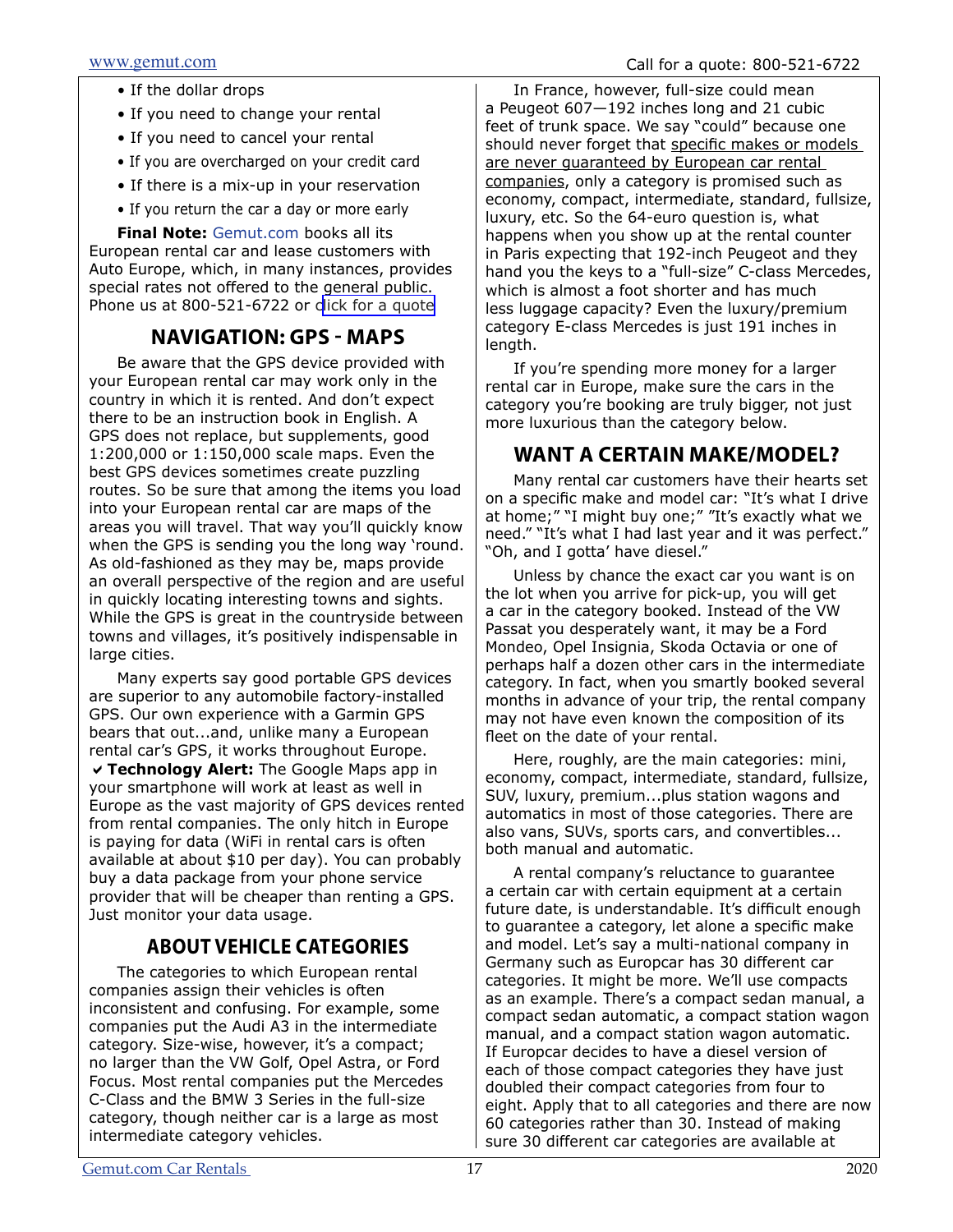the proper time at some 400 offices in Germany alone, it's now 60 categories. Realize there are no-shows, last minute cancellations, late returns, and customers with no reservations showing up at the rental counter, and it soon becomes clear that rental companies can only estimate their need for compact station wagons with automatic transmission at the Frankfurt Airport at 3:30pm on June 15, 2017...let alone a specific make and model compact wagon with diesel and factoryinstalled GPS.

So, you may ask, why don't the rental companies have a cushion of extra cars? Cars in reserve in 30 different categories, around the clock, at 400 locations in Germany? Great for the customer, but when cars sit they don't earn and the cost of adding thousands of non-revenue vehicles to the inventory will only drive up rental prices.

This is what rental companies will guarantee: car category, number of seat belts, air-conditioning, and transmission. If the car description on the reservation says diesel and/or GPS then those items are also guaranteed. Nothing else; not a trunk or hatchback, color, sunroof, fold-down seats, nothing. However, you can be certain of some sort of sound system including a radio, Bluetooth and/ or USB port to connect your smartphone or tablet. There will be an outlet to power your devices.

Frankly, it's time-wasting and futile to pursue a specific make or model. If the Europcar quote says BMW 3 Series and the Avis quote says Mercedes C-Class, it's probably because the company's marketing department feels those models attract more bookings when used in advertising and in issuing online quotes. There are other cars in the fullsize category and you may get one of them. Probably the best strategy is to visit the rental location a day prior to pickup and *very politely* ask if it might be possible to get an XYZ car equipped with blah, blah, blah. We say very politely because rental agents have little patience for customers seeking a specific vehicle and you might catch am agent at a bad time: "I've got four compact automatics on the lot for the six compact automatic reservations coming in the next hour and this guy wants a VW Golf with Turbodiesel and GPS?"

# **MECHANICAL PROBLEMS**

European rental cars are mostly new, low mileage vehicles and breakdowns are rare... but they do happen. If you have a problem you may be able to exchange the car or have it repaired by a dealer, but both those options may be inconvenient. If the car is no longer drivable, the rental company will have provided a number to call for 24/7 towing service. If that happens, don't expect a tow truck to arrive in 15 minutes, and depending on the circumstances, you may be expected to pay for the tow. If, for example, the clutch goes out on your manual transmission rental car, the rental company may hold you responsible for the tow and the clutch. Repairing a flat tire is another example of a cost typically borne by the renter and not covered by any insurance.

If you have car problems, and are booked through Gemut.com, you can also call for assistance on the 24/7 toll-free-from-Europe number provided with your reservation.

# **"VIGNETTES"**

European rental car drivers should be aware that certain countries require vehicles traveling on motorways and autobahns to display a special windshield or windscreen sticker known as a "vignette." A car rented in a country that requires a vignette will be properly equipped for that country, but will not come with vignettes for other countries. Thus, a traveler who picks up a car in a country which does not require a vignette will be responsible for purchasing the necessary sticker if the vehicle is driven into a country that requires it.

### *Which countries require vignettes?*

Austria, Bulgaria, Czech Republic, Hungary, Romania, Slovakia, Slovenia and Switzerland require a vignette sticker for driving on principal motorways that are similar to U.S. Interstate highways. The motorist must purchase a different sticker for each country that requires it. Cost and validity duration of a vignette varies by country.

### *Where to buy a vignette*

Vignettes can be purchased at border crossings and nearby gas stations. Fines for not displaying the proper windshield sticker start at around €100. Cars without vignettes can be detected by roadside cameras. For more info on vignettes [click here](http://www.gemut.com/car-rentals/rental-car-tips-and-advice/4012-driving-in-europe-vignettesdriving-stickers.html).

# **RESTRICTED ZONES IN ITALIAN CITIES**

We caution all customers who drive rental cars in Italian cities, particularly Florence, to avoid restricted zones. Vehicles entering these zones are monitored by roadside cameras and cars without permits are ticketed. Some unaware visitors who drive in and out of these zones multiple times receive multiple tickets. The fine for each violation is about €100. In addition, your rental car supplier will charge your credit card a fee to provide your name and address to the ticketing agency. Violators are notified by mail up to one year after the date of the violation. These restricted zones are signed, but the signs are in Italian. Rental cars do not come equipped with the necessary permits. Read more about this at [http://www.bella-toscana.](http://www.bella-toscana.com/traffic_violations_italy.htm) [com/traffic\\_violations\\_italy.htm](http://www.bella-toscana.com/traffic_violations_italy.htm).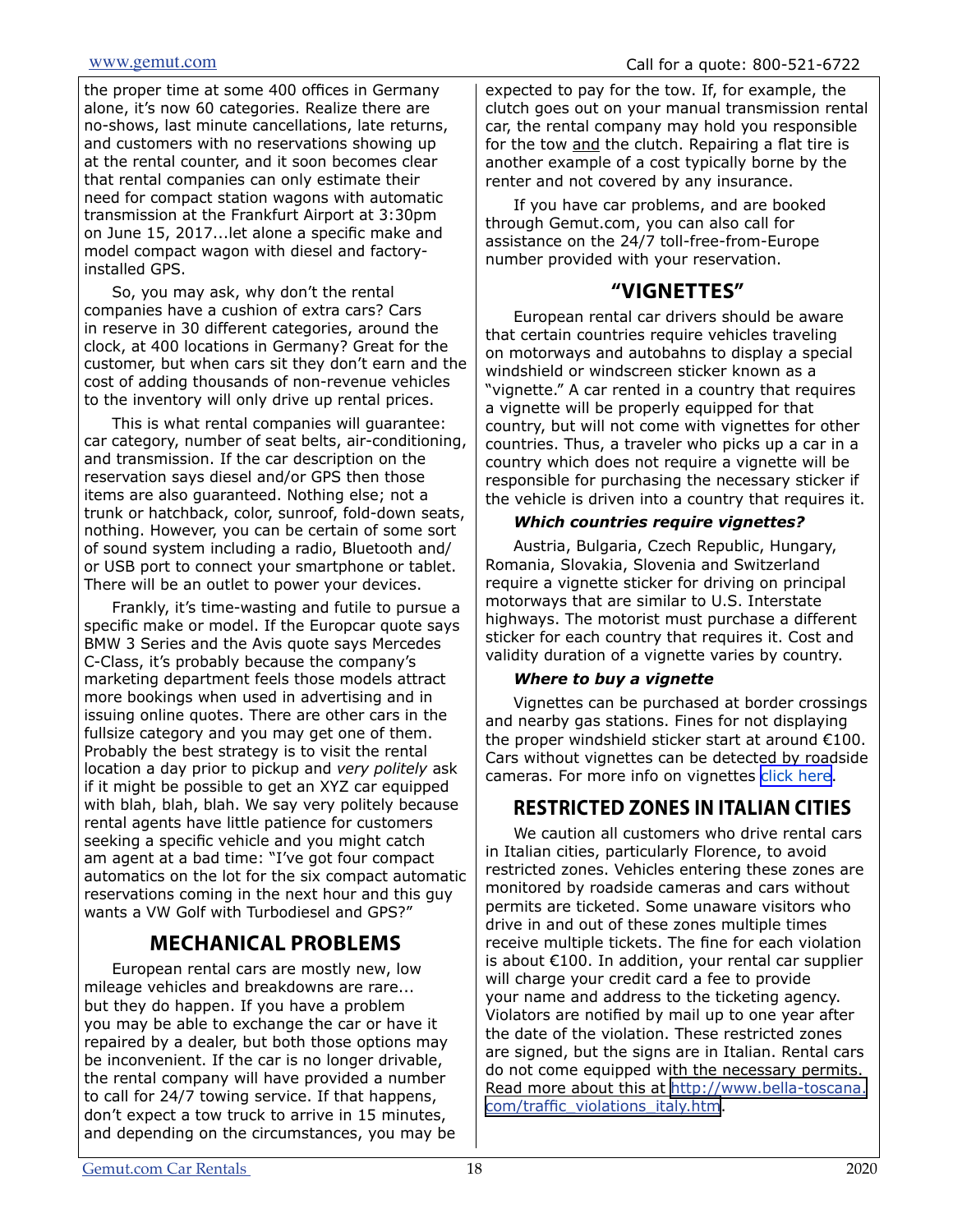# **BEWARE MULTIPLE RESERVATIONS**

It's easy to book rental cars online. Payment is often not required to hold a reservation. Problem is you might get one too many. Let's say you book Avis online, then call Gemut.com for a quote and find they have a lower price, also with Avis. You book the car with Gemut but, because there was no payment involved with the first booking, you forget all about it. Now, at the rental counter the agent uses your name to call up your booking in his reservation system. Maybe he sees two bookings, maybe he just sees the first, higher-priced booking, and that is the one he uses to print your contract. In your jet-lagged state, you sign the documents that are put in front of you without giving them much scrutiny. When you return to the U.S. you get a nasty surprise, you paid the higher rate. Avoid this by canceling all bookings except the one you want, and make sure the rental agent is handed a copy of the voucher you were sent by Gemut.com. (Get an email quote at [http://www.gemut.com/](http://www.gemut.com/rental-quote.html) [rental-quote.html](http://www.gemut.com/rental-quote.html) or phone 800-521-6722.)

# **DRIVING A CAR TO [EASTERN EUROPE](http://blog.theeuropetraveler.com/2008/02/rental-cars-in-eastern-europe.html)**

You may want to drive a rental car into Europe's "eastern" countries (essentially those that were behind the Iron Curtain until 1989). Since most travelers fly to western Europe, landing in cities like Frankfurt, Munich, Amsterdam, Paris and Rome, the most common eastern travel scenario is to rent the car in the west and drive into the east. The most visited countries by car from the west are the Czech Republic, Hungary and Poland. Slovenia and Croatia are also popular. Only the most adventurous head for countries such as Bosnia, Romania, Bulgaria, and Lithuania.

Germany is probably the best place to start when considering an eastern auto tour. Vienna's proximity to several eastern countries makes it the next-best starting point, though Austria rates are significantly higher than Germany.

An "Open jaw" itinerary is appealing but expensive. The idea of picking up a car in Munich or Frankfurt and dropping it in Prague or Budapest is appealing but rental companies have been slow to allow such travel. The few companies that permit one-way rentals between eastern and western countries charge substantial drop fees. They range from about \$350 to \$2,000.

Rental companies aren't keen to let cars go east. Unintended "one-way" rentals (the car is stolen) are still not an uncommon occurrence. Thus, they only allow certain car categories and brands into the east. Forget Mercedes, BMW, or Audi. If you're taking a car east, it will likely be an Opel, Ford, or Skoda. You'll also find it difficult to rent an

automatic transmission for east travel. No matter what kind of car you drive east, make sure you park it overnight in a locked or patrolled garage, and be careful where you park during the day.

a**East Travel Alert.** Now in 2020, most major suppliers will allow some cars to travel to "Zone 1" — Czech Republic, Croatia, Hungary, Poland, Slovakia, and Slovenia—at no additional charge. Those \$135 to \$149 per week cars we referred to earlier are now OK for Zone 1 driving.

For "Zone two"—countries such as Romania, Bosnia, Serbia, et al—plan to pay *substantially* more. You may also be required to rent the car for a minimum period, pay "cross-border" fees, and purchase extra insurance.

Though borders are more open these days, and you may not need paperwork to cross them, don't let that tempt you to take a car east without permission. To do so would violate the rental contract and thus void all insurance coverage. Check other requirements for driving in eastern countries. Poland, for example, requires an international driver's permit.

If you get quotes online at websites such as Expedia, Travelocity, or rental company websites, don't assume these prices will permit east travel. Best to get guidance at 800-521-6722.

# **DRIVING EUROPE'S SUPER-HIGHWAYS**

*Though written with Germany in mind, this advice applies to all European super-highways.*

Driving the Autobahn is serious business. At 130 to 200 kilometers per hour (80 to 125 mph)—occasionally even higher—things happen much more quickly on European highways than on our more sedate, though less predictable, freeways and turnpikes. Here are some thoughts on driving them. Though they apply mostly to Germany, where there is often no limit, the principles are the same in other countries where the limit is typically about 80 mph.

### *Left lane, right lane, big difference*

First-time Germany Autobahn drivers either enjoy the fast driving or are appalled by it. Very quickly, they learn that only the fastest drivers those traveling 160 to 225 kilometers per hour (100 to 141 mph)—can stay in the left lane.

At speeds below that, they are repeatedly required to vacate the left lane by faster cars. Some come on so quickly they will virtually materialize in your rearview mirror with their left turn signal blinking and, if you're slow to react, headlights flashing. It doesn't take a car going 125 mph very long to overtake one going 90 mph.